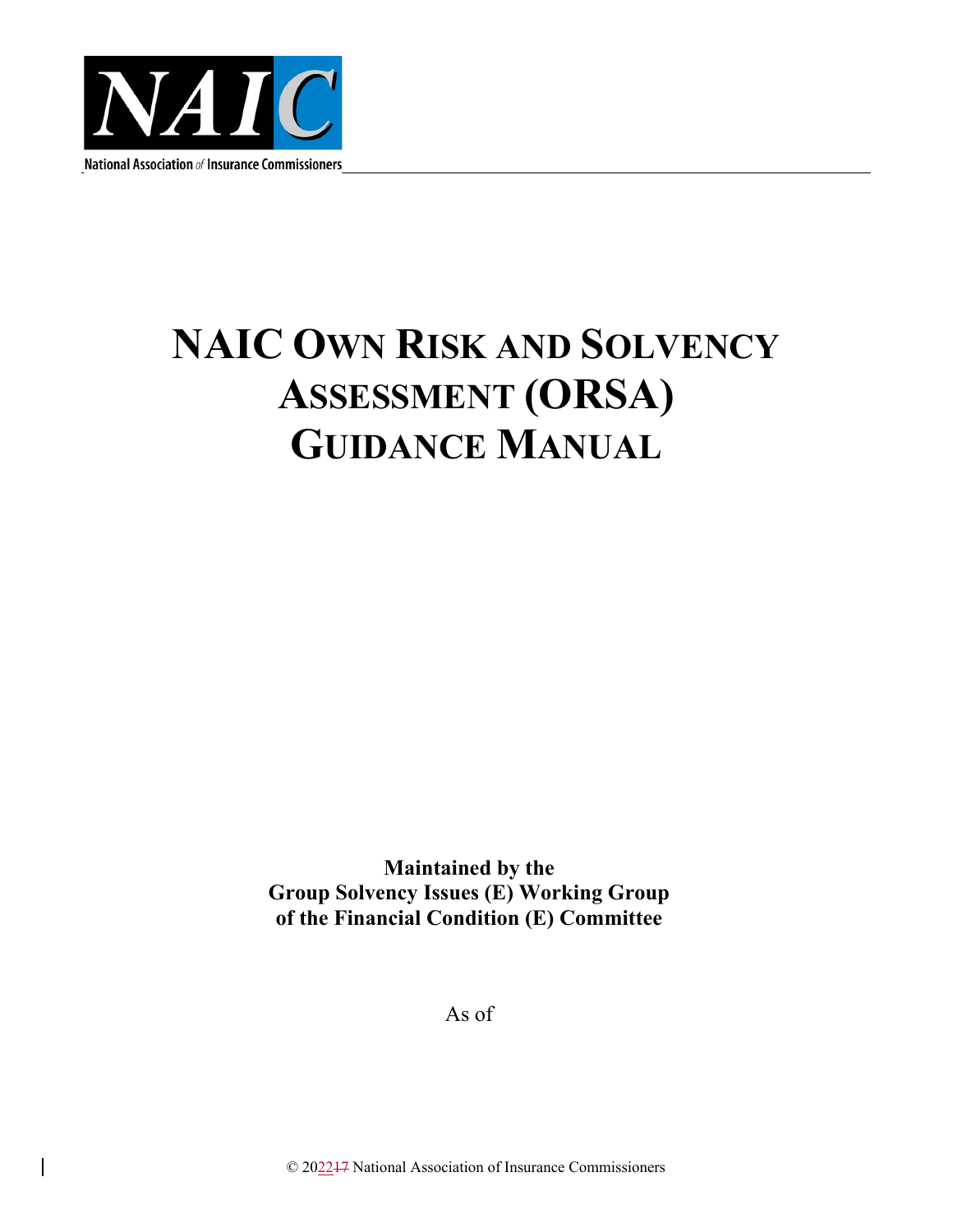This page intentionally left blank.

 $\mathcal{L}$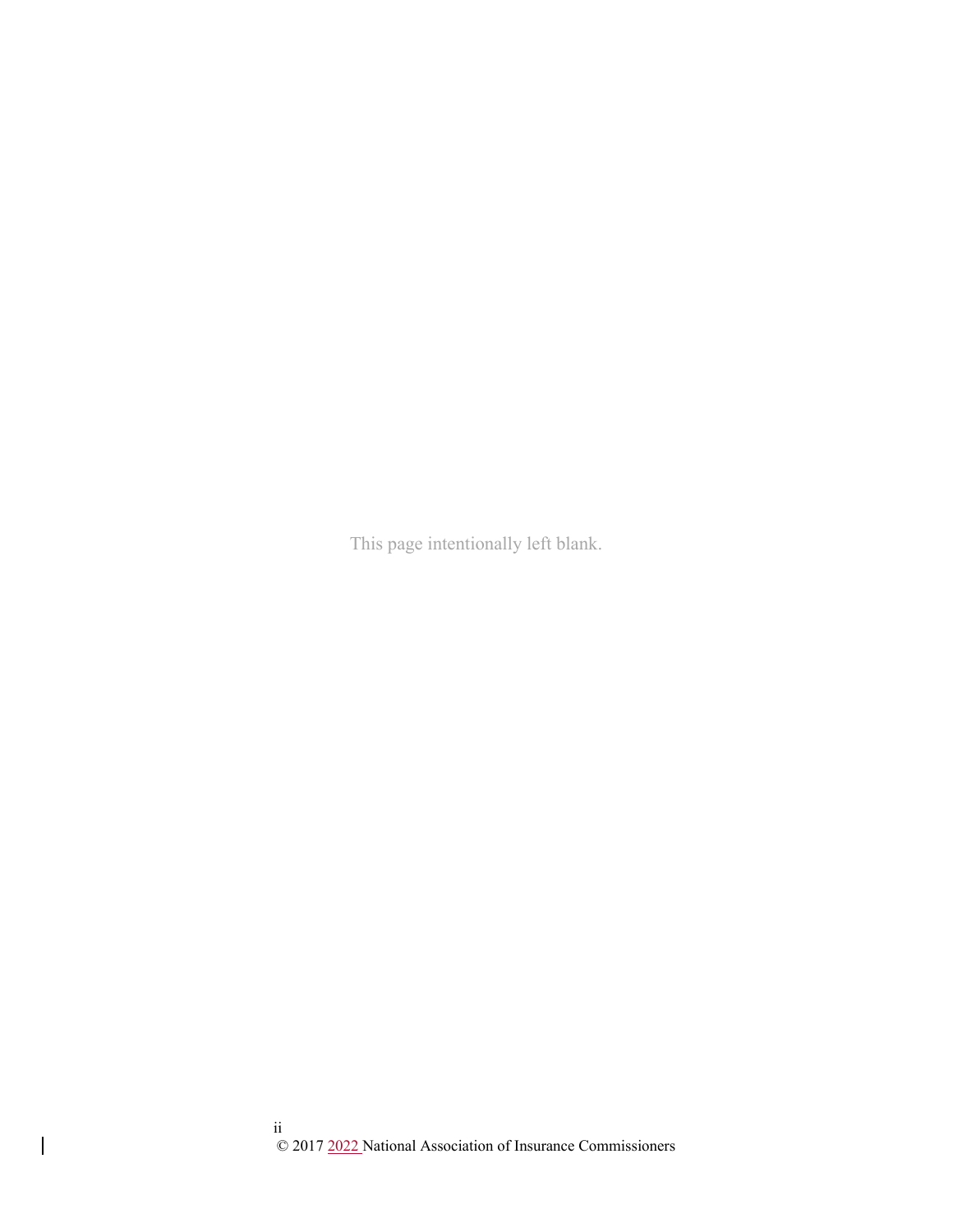

#### **Date: December 4, 2017**

**To: Users of the** *NAIC Own Risk and Solvency Assessment (ORSA) Guidance Manual*

#### **From: Group Solvency Issues (E) Working Group**

This edition of the NAIC *Own Risk and Solvency Assessment (ORSA) Guidance Manual* has been revised from the previous edition. The following summarizes the most significant changes since the December 2017 edition:

1. Added various updates throughout the Guidance Manual to incorporate additional elements deemed appropriate by state regulators including additions from International Association of Insurance Supervisors (IAIS) guidance

- a. Enhancements related to the treatment and disclosure of liquidity and business strategies within the ORSA; and
- b.a.Enhancements related to additional considerations relevant to Internationally Active Insurance Groups (IAIGs) as outlined in the Common Framework for the Supervision of IAIGs (ComFrame).
- 1. Added various updates throughout the Guidance Manual to incorporate additional elements deemed appropriate by state regulators including additions from International Association of Insurance Supervisors (IAIS) guidance to incorporate:
	- a. Enhancements related to the treatment and disclosure of liquidity and business strategies within the ORSA; and
	- b. Enhancements related to additional considerations relevant to Internationally Active Insurance Groups (IAIGs) as outlined in the Common Framework for the Supervision of IAIGs (ComFrame).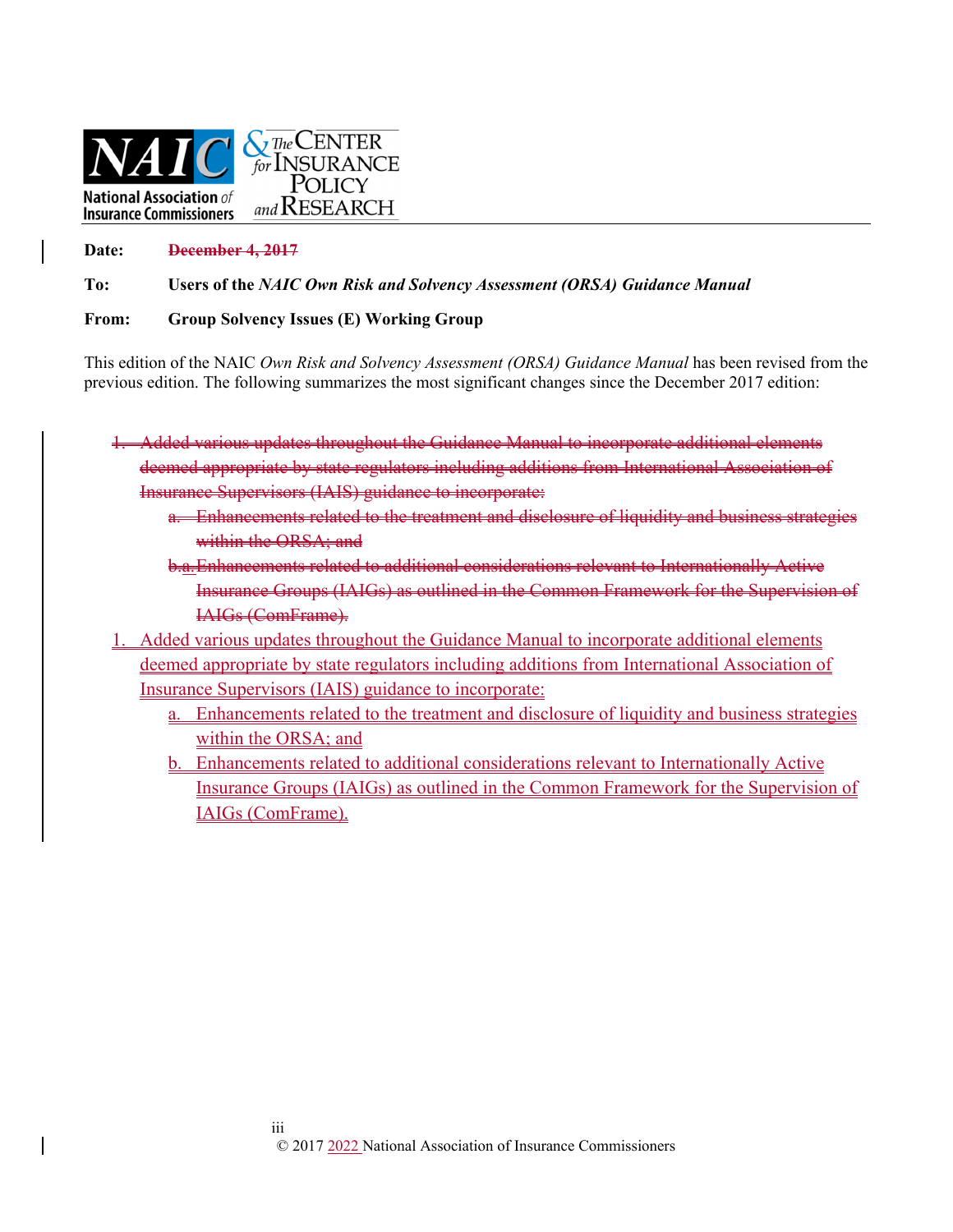| <b>EXECUTIVE OFFICE •</b> 444 North Capitol Street NW, Suite 700 • Washington, DC 20001-1509       | p   202 471 3990 f   816 460 7493 |  |
|----------------------------------------------------------------------------------------------------|-----------------------------------|--|
| <b>CENTRAL OFFICE •</b> 1100 Walnut Street, Suite 1500 • Kansas City, MO 64106-2197                | p   816 842 3600 f   816 783 8175 |  |
| CAPITAL MARKETS & INVESTMENT ANALYSIS OFFICE . One New York Plaza, Suite 4210 . New York, NY 10004 | p   212 398 9000 f   212 382 4207 |  |

www.naic.org

This page intentionally left blank.

 $\overline{\phantom{a}}$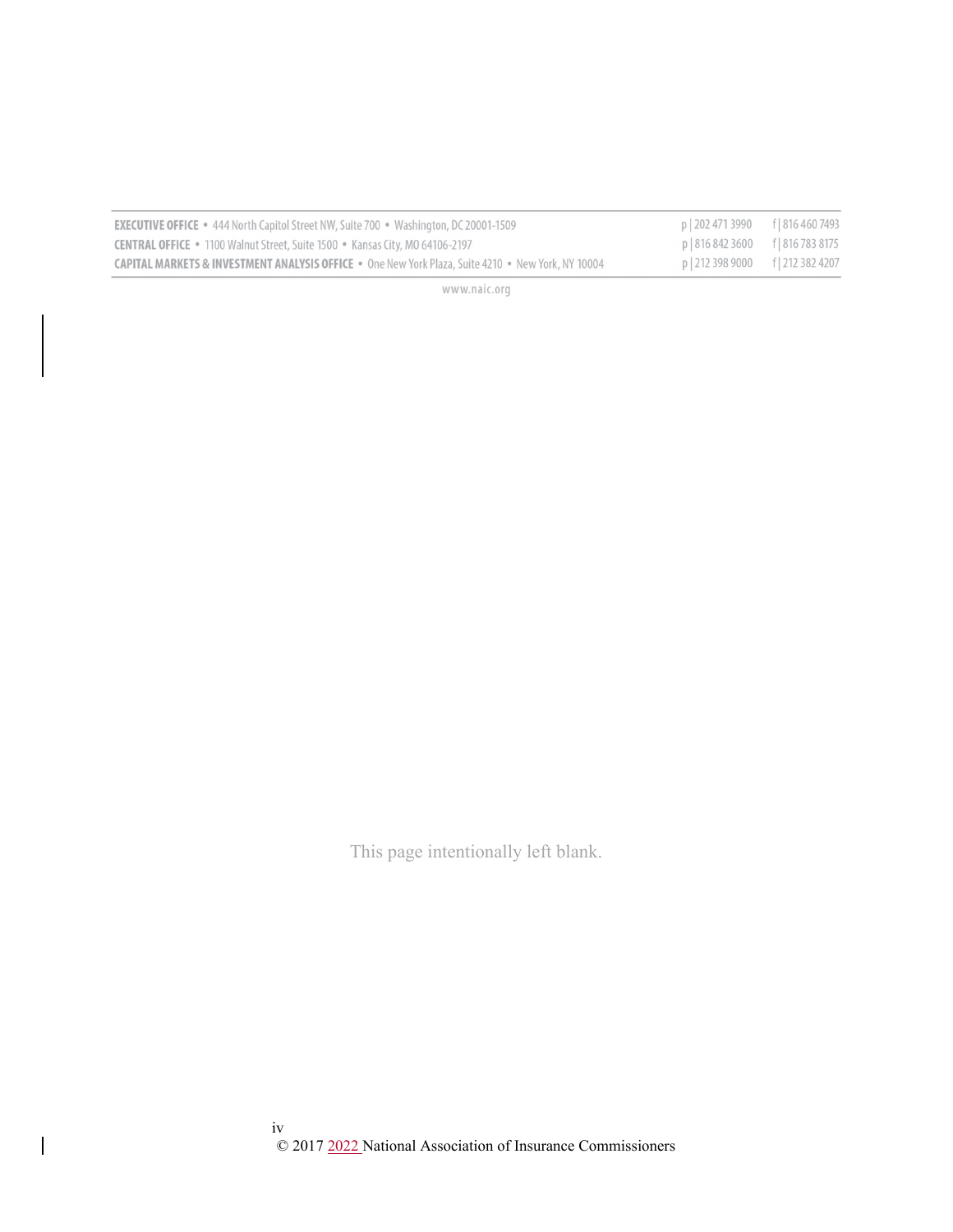#### **TABLE OF CONTENTS**

| L. | <b>INTRODUCTION</b>                                                                  |    |
|----|--------------------------------------------------------------------------------------|----|
|    | A. EXEMPTION                                                                         |    |
|    | <b>B. APPLICATION FOR WAIVER</b>                                                     | 3  |
|    | C. GENERAL GUIDANCE                                                                  | 3  |
|    | D. MAINTENANCE PROCESS                                                               |    |
|    | II. SECTION 1 – DESCRIPTION OF THE INSURER'S RISK MANAGEMENT FRAMEWORK               | 8  |
|    | <b>III. SECTION 2 – INSURER'S ASSESSMENT OF RISK EXPOSURES</b>                       | 9  |
|    | IV. SECTION 3 – GROUP ASSESSMENT OF RISK CAPITAL AND PROSPECTIVE SOLVENCY ASSESSMENT | 10 |
|    | A. GROUP ASSESSMENT OF RISK CAPITAL                                                  | 10 |
|    | <b>B. PROSPECTIVE SOLVENCY ASSESSMENT</b>                                            | 12 |
|    | V. APPENDIX - GLOSSARY                                                               | 14 |

 $\overline{\phantom{a}}$ 

#### **PAGE**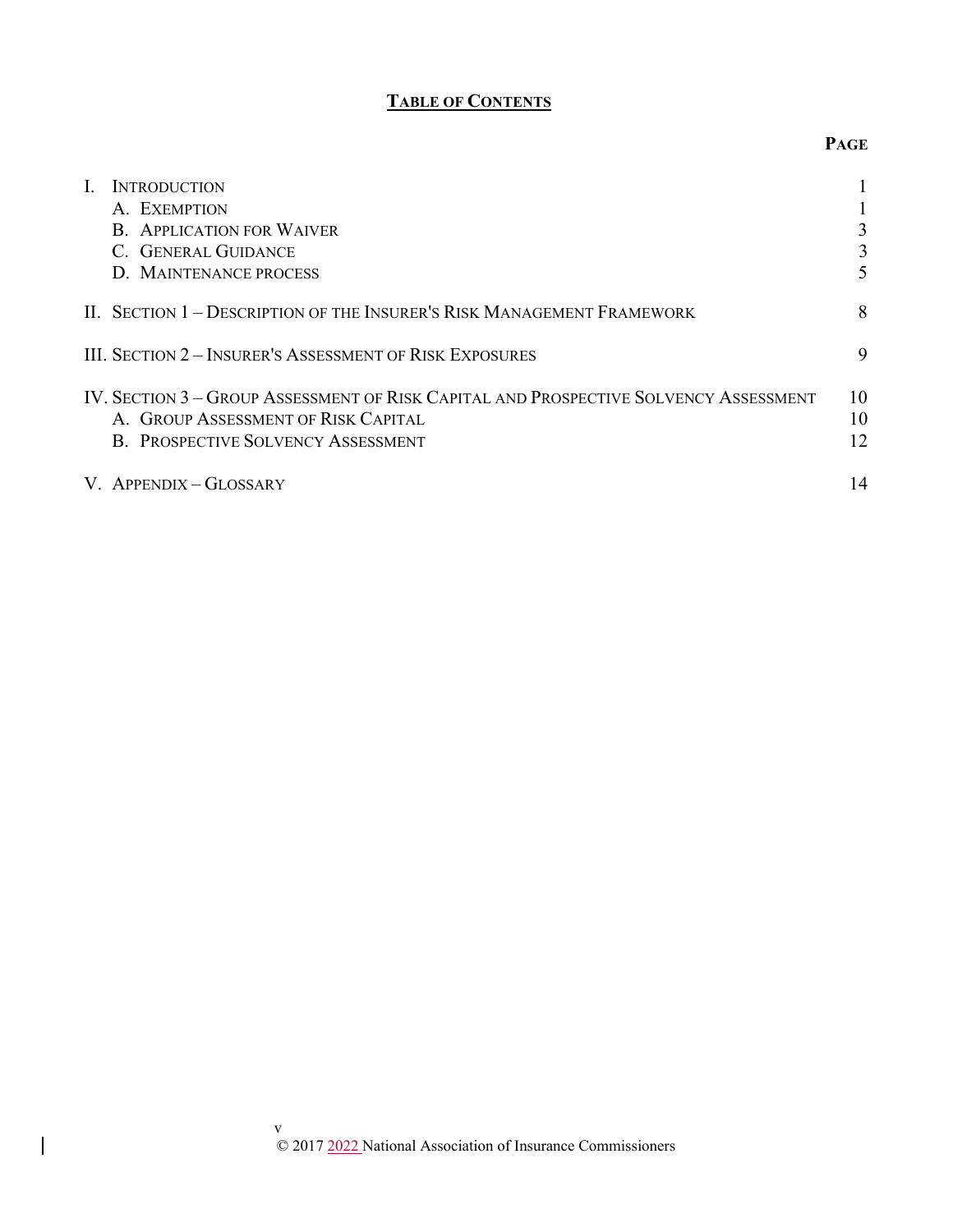This page intentionally left blank.

 $\mathcal{L}$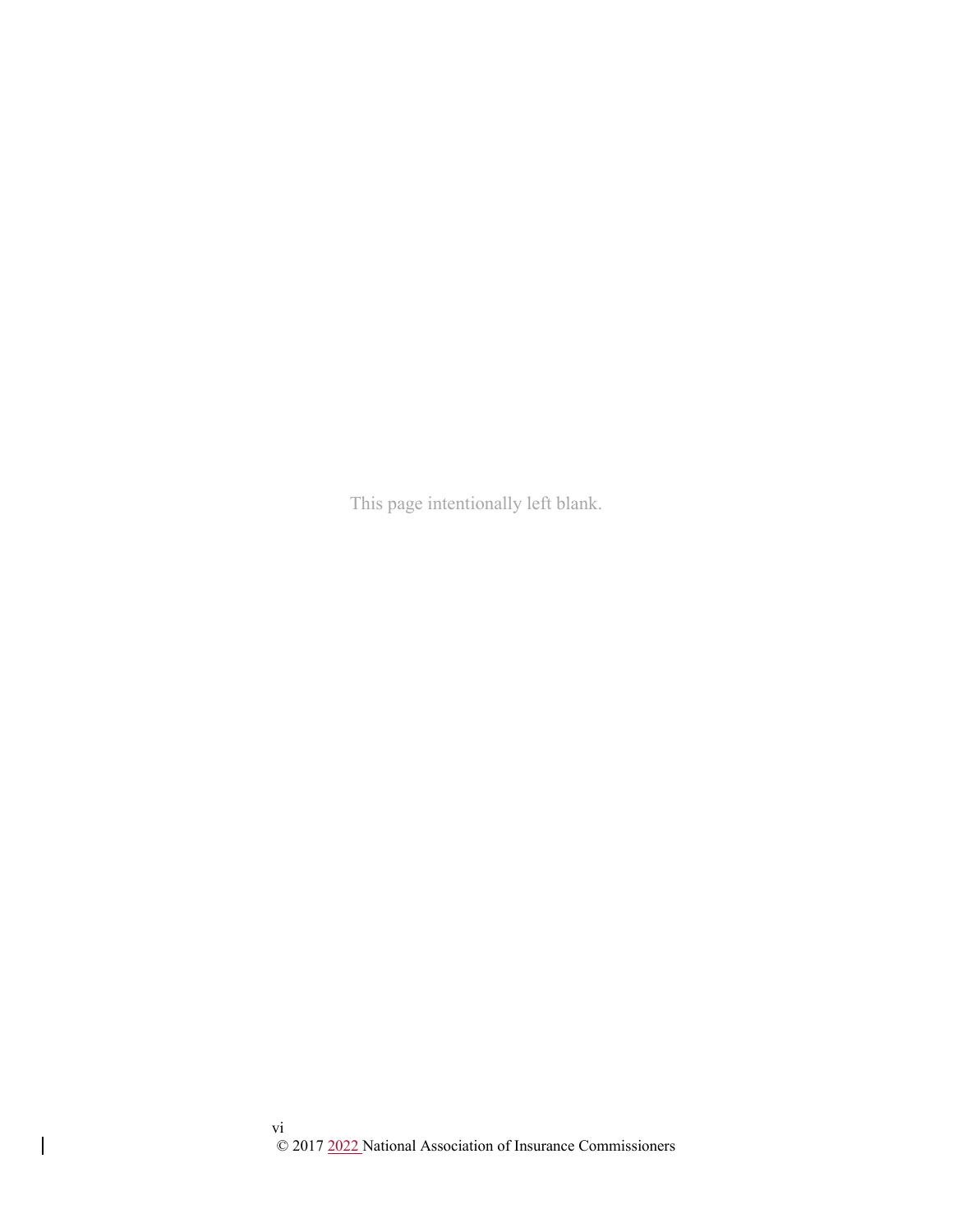**The requirements outlined in this Manual are based on the requirements of the** *Risk Management and Own Risk and Solvency Assessment Model Act* **(#505). An insurer using this Manual should refer to the laws adopted by the insurer's state of domicile when determining its requirements for risk management, its Own Risk and Solvency Assessment (ORSA) and for preparing its ORSA Summary Report.** 

## **I. INTRODUCTION**

The purpose of this Manual is to provide guidance to an insurer and/or an insurance group of which the insurer is a member (hereinafter referred to as "insurer" or "insurers") with regard to reporting on its Own Risk and Solvency Assessment (ORSA) [as required by the domestic state's version of the *Risk Management and Own Risk and Solvency Assessment Model Act* (#505)].

The ORSA, which is a component of an insurer's enterprise risk management (ERM) framework, is a confidential internal assessment appropriate to the nature, scale and complexity of an insurer conducted by that insurer of the material and relevant risks identified by the insurer associated with an insurer's current business plan and the sufficiency of capital resources to support those risks. As described below, an insurer that is subject to the ORSA requirements will be expected to:

- (1) Regularly, no less than annually, conduct an ORSA to assess the adequacy of its risk management framework, and current and estimated projected future solvency position;
- (2) Internally document the process and results of the assessment; and
- (3) Provide a confidential high-level ORSA Summary Report annually to the lead state commissioner if the insurer is a member of an insurance group and, upon request, to the domiciliary state regulator.

The ORSA has two primary goals:

- 1. To foster an effective level of ERM at all insurers, through which each insurer identifies, assesses, monitors, prioritizes and reports on its material and relevant risks identified by the insurer, using techniques that are appropriate to the nature, scale and complexity of the insurer's risks, in a manner that is adequate to support risk and capital decisions; and
- 2. To provide a group-level perspective on risk and capital, as a supplement to the existing legal entity view.

An insurer that is subject to the ORSA requirement should consider the guidance provided in this Manual when conducting its ORSA and compiling its ORSA Summary Report. As the process and results are likely to include proprietary and forward-looking information, any ORSA Summary Report submitted to the commissioner shall be confidential by state law.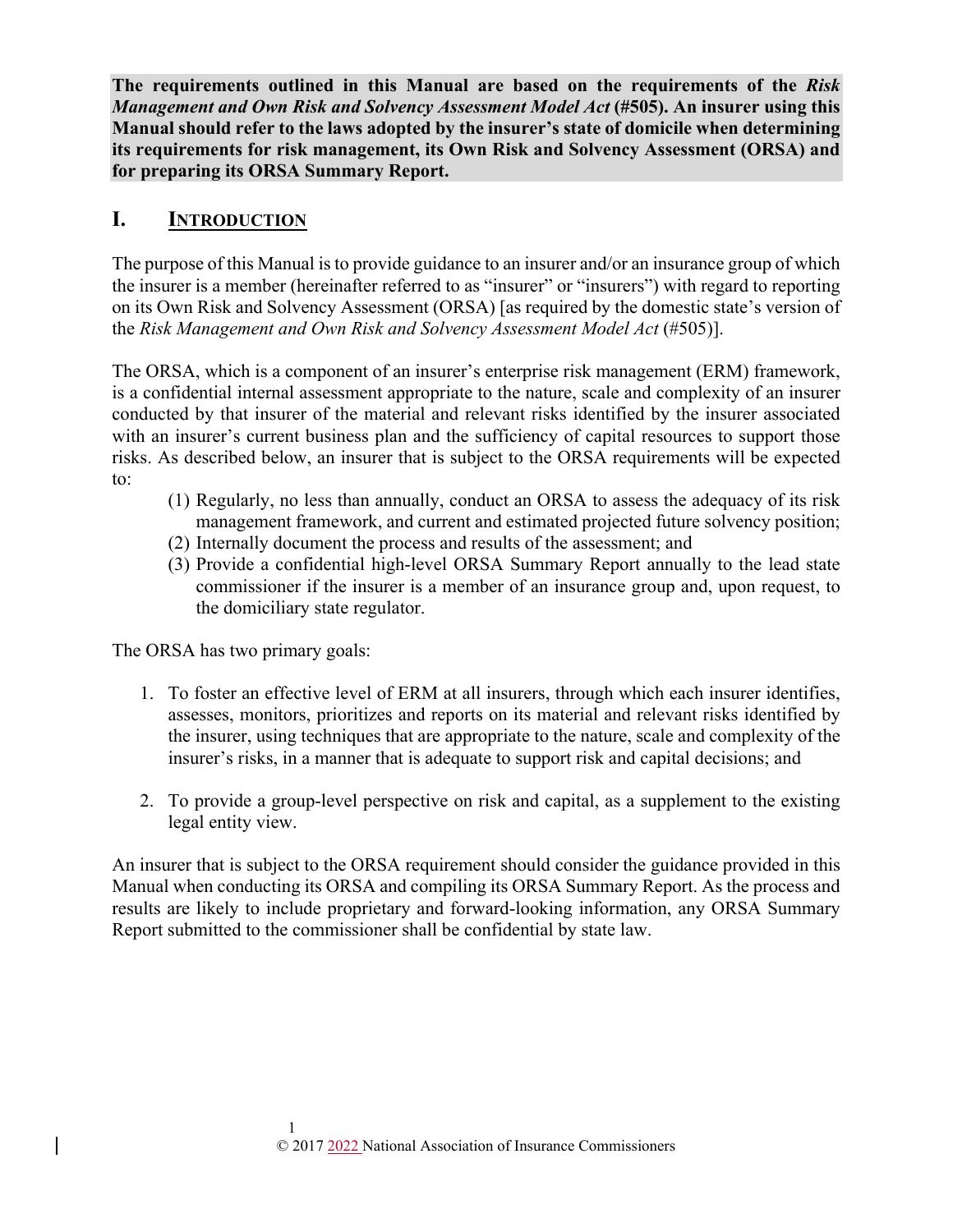# **A. Exemption**

An insurer shall be exempt from maintaining a risk management framework, conducting an ORSA and filing an ORSA Summary Report, if:

- a. The individual insurer's annual direct written and unaffiliated assumed premium, including international direct and assumed premium but excluding premiums reinsured with the Federal Crop Insurance Corporation and the National Flood Insurance Program, is less than \$500 million; and
- b. If the insurer is a member of an insurance group and the insurance group's (all insurance legal entities within the group) annual direct written and unaffiliated assumed premium, including international direct and assumed premium but excluding premiums reinsured with the Federal Crop Insurance Corporation and the National Flood Insurance Program, is less than \$1 billion.

If the insurer does not qualify for exemption, upon the commissioner's request, and no more than once each year, an insurer shall submit to the commissioner an ORSA Summary Report that contains the information described in this Manual. If the insurer is not an IAIG with a US global group-wide supervisor this can be done as a combination of reports. For example, the property/casualty insurers within a group could be included in one ORSA Summary Report or combination of reports, and the life insurers within the same group could be included in another ORSA Summary Report or combination of reports, if those groups operate under different ERM frameworks. Notwithstanding any request from the commissioner, if the insurer is a member of an insurance group, the insurer shall submit the ORSA Summary Report(s) required by this Manual to the lead state commissioner of the insurance group. The lead state is determined by the procedures within the *Financial Analysis Handbook.* 

If an insurer qualifies for exemption pursuant to paragraph a., but the insurance group of which the insurer is a member does not qualify for exemption pursuant to paragraph b., then the insurer may supply an ORSA Summary Report in any combination, as long as every insurer within the group is covered by the ORSA Summary Report(s).

If an insurer does not qualify for exemption pursuant to paragraph a., but the insurance group of which it is a member qualifies for exemption under paragraph b., then the only ORSA Summary Report that may be required is the report of that insurer. However, such exemption does not eliminate the requirement for any insurer that is subject to Model #505 to complete Section III – Group Assessment of Risk Capital and Prospective Solvency Assessment.

Notwithstanding the above exemptions, the commissioner may require the insurer to maintain an risk management framework, conduct an ORSA and file an ORSA Summary Report based on unique circumstances including, but not limited to, the type of business written, ownership and organizational structure, federal agency requests, international supervisor requests, regulatory concerns about rapidly growing concentration of risk or risk exposure.

A commissioner also may require the insurer to maintain a risk management framework, conduct an ORSA and file an ORSA Summary Report if the insurer has triggered an RBC company action level event, meets one or more of the standards of an insurer deemed to be in hazardous financial condition, or otherwise exhibits qualities of a troubled insurer, as determined by the commissioner.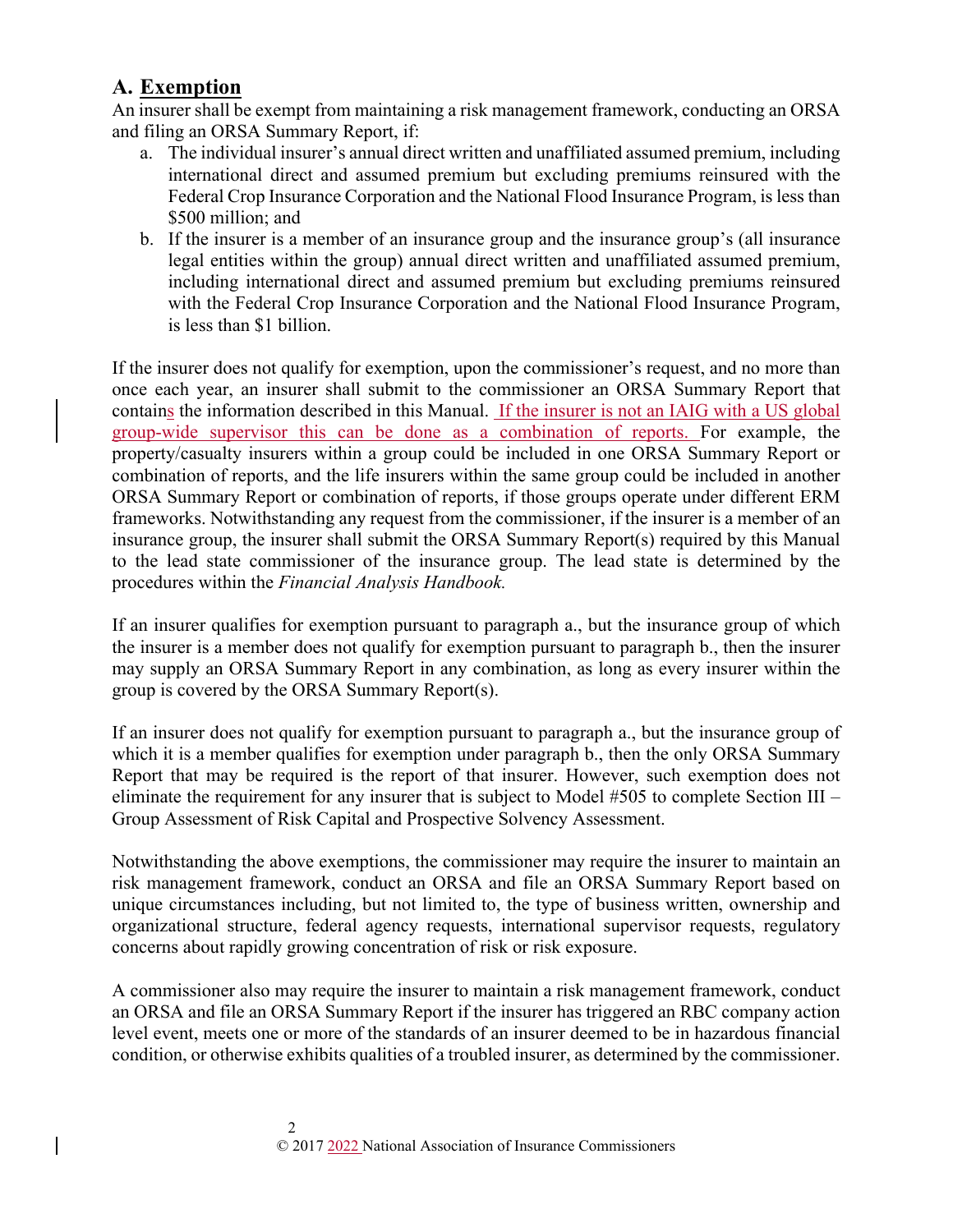If an insurer that qualifies for an exemption subsequently no longer qualifies for that exemption due to changes in premium, as reflected in the insurer's most recent annual financial statement or in the most recent annual financial statements of the insurers within the insurance group of which the insurer is a member, the insurer shall have one (1) year following the year the threshold is exceeded to comply with the ORSA requirements.

## **B. Application for Waiver**

An insurer that does not qualify for exemption may apply to the commissioner for a waiver from the requirements of the ORSA based upon unique circumstances. The commissioner may consider various factors including, but not limited to, the type of business entity, and volume of business written and material reduction in risk or risk exposures. If the insurer is part of a non-exempted insurance group, the commissioner shall coordinate with the lead state commissioner and the other domiciliary commissioners in considering the request for a waiver.

## **C. General Guidance**

The ORSA should be one element of an insurer's ERM framework. The ORSA and the ORSA Summary Report link the insurer's risk identification, assessment, monitoring, prioritization and reporting processes with capital management and strategic planning. Each insurer's ORSA and ORSA Summary Report will be unique, reflecting the insurer's business, strategic planning and approach to ERM. The commissioner will utilize the ORSA Summary Report to gain a high-level understanding of the insurer's ORSA. The ORSA Summary Report will be supported by the insurer's internal risk-management materials.

To allow the commissioner to achieve a high level understanding of the insurer's ORSA, the ORSA Summary Report should discuss three major areas, which will be referred to as the following sections:

- **Section 1**  Description of the Insurer's Risk Management Framework
- **Section 2** Insurer's Assessment of Risk Exposure
- **Section 3**  Group Assessment of Risk Capital and Prospective Solvency Assessment

When developing an ORSA Summary Report, the content should be consistent with the ERM information that is reported to senior management and/or the board of directors or appropriate committee. While some of the format, structure and content of the ORSA Summary Report may be tailored for the regulator, the content should be based on the insurer's internal reporting of its ERM information. The ORSA Summary Report itself does not need to be the medium of reporting its ERM to the board of directors or appropriate committee, and the report to the board of directors or appropriate committee may not be at the same level of detail as the ORSA Summary Report.

In order to aid the commissioner's understanding of the information provided in the ORSA Summary Report, it should include certain key information. The ORSA Summary Report should identify the basis(es) of accounting for the report (e.g., generally accepted accounting principles, statutory accounting principles or international financial reporting standards) and the date or time period that the numerical information represents. The ORSA Summary Report should also explain the scope of the ORSA conducted such that the report identifies which insurer(s) are included in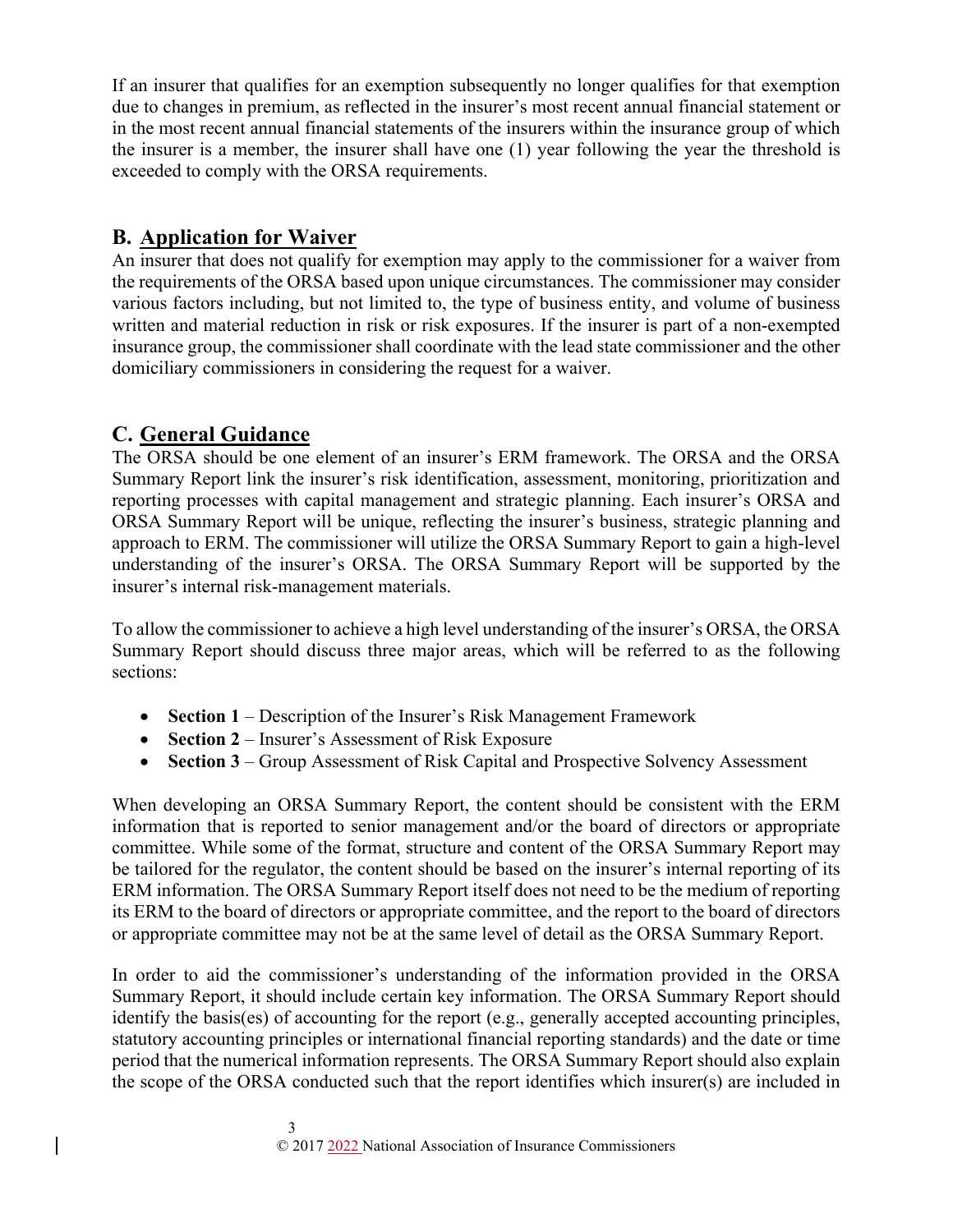the report. This may be accomplished by including an organizational chart. In subsequent years, the ORSA Summary Report should also include a short summary of material changes to the ORSA from the prior year, including supporting rationale, as well as updates to the sections listed above, if applicable.

The commissioner may develop a deeper understanding of the insurer's ERM framework upon examination or an annual risk-focused update. Additionally, as part of the risk-focused analysis and/or examination process, the commissioner may also request and review confidential supporting materials to supplement his/ her understanding of information contained in the ORSA Summary Report. These materials may include risk management policies or programs, such as the insurer's underwriting, investment, claims, asset-liability management (ALM), reinsurance counterparty and operational risk policies.

This Manual is intended to provide guidance for completing each section of the ORSA Summary Report. The depth and detail of information is likely to be influenced by the nature and complexity of the insurer and should be updated at least annually for the insurer. The insurer is permitted discretion to determine how best to communicate its ERM processes. An insurer may avoid duplicative information and supporting documents by referencing other documents, provided those documents are available to the regulator upon examination or upon request. In order to ensure that the commissioner is receiving the most current information from an insurer, the timing for filing the ORSA Summary Report during the calendar year may vary from insurer to insurer, depending on when an insurer conducts its internal strategic planning process. In any event, the ORSA Summary Report shall be filed once each year, with the insurer apprising the commissioner as to the anticipated time of filing.

The ORSA Summary Report shall include a signature of the insurer's chief risk officer or other executive having responsibility for the oversight of the insurer's ERM process attesting to the best of his/her belief and knowledge that the insurer applies the ERM process described in the ORSA Summary Report and that a copy of the ORSA Summary Report has been provided to the insurer's board of directors or the appropriate committee.

An insurer may comply with the ORSA requirement by providing the most recent report(s)<sup>1</sup> filed by the insurer or another member of an insurance group of which the insurer is a member to the commissioner of another state or to a supervisor or regulator of a foreign jurisdiction, if that report provides information that is comparable to the information described in this Manual. If a U.S. state insurance commissioner is the global group-wide supervisor of an IAIG, the U.S. state insurance commissioner should receive the ORSA Summary Report covering all material group-wide insurance operations. In addition, the insurer should work with U.S. global group-wide supervisor to identify the Head of the IAIG (using the guidance contained in the NAIC's Financial Analysis Handbook) and determine which non-insurance operations (if any) within the group should be included within the scope of the ORSA Summary Report. However, for all ORSA filers, the noninsurance operations that present material and relevant risks to the insurer should be included in the scope of the ORSA Summary Report.<sup>[A1]</sup>

<sup>&</sup>lt;sup>1</sup>Reports filed to foreign jurisdictions that are a report on an insurer's ORSA shall henceforth for purposes of this Manual be referred to as an "ORSA Summary Report,"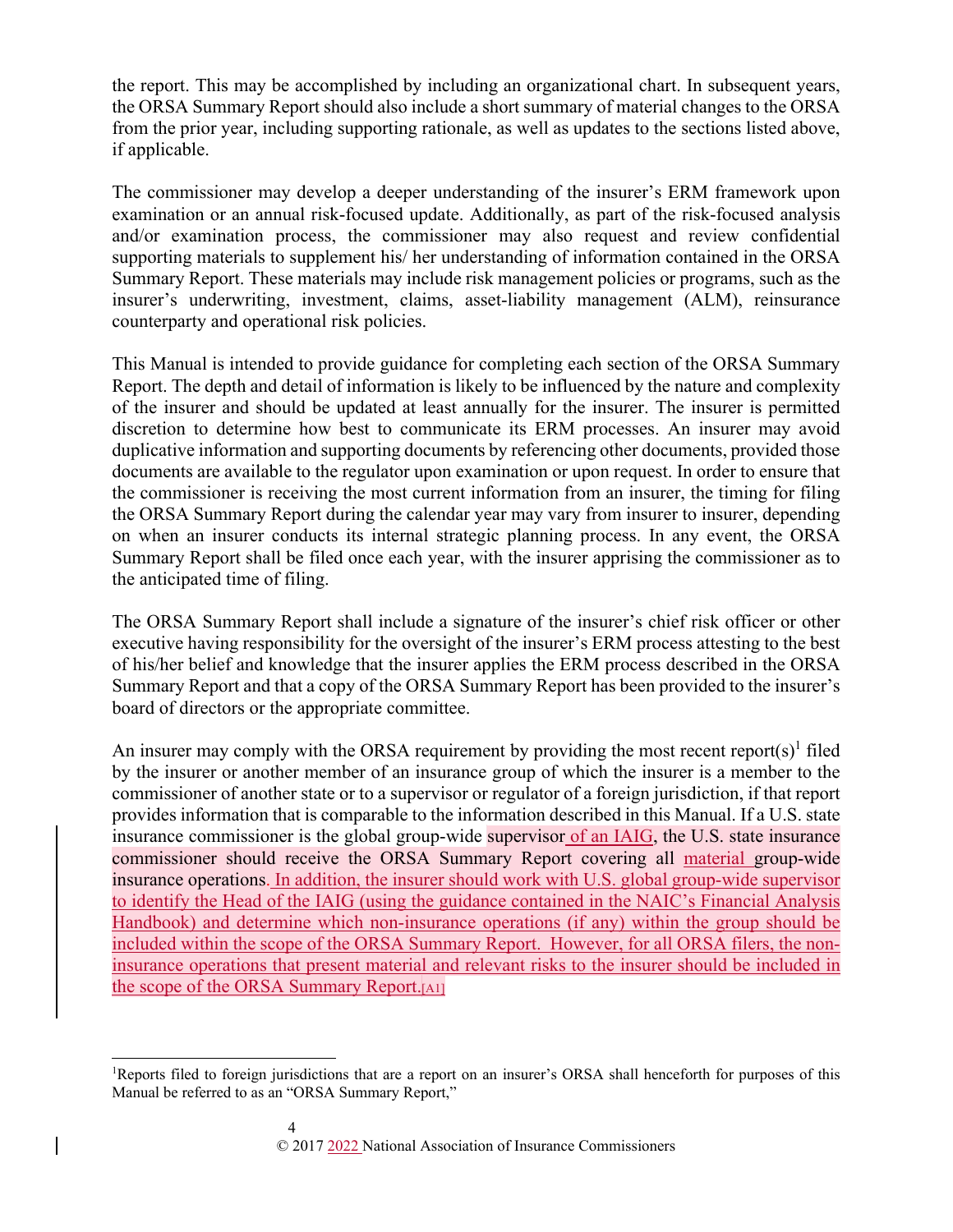If the U.S. is not the global group-wide supervisor, the insurer may file ORSA Summary Reports encompassing, at a minimum, the U.S. insurance operations, as long as the lead state receives ORSA Summary Reports encompassing the non-U.S. insurance operations from the global groupwide supervisor. If an ORSA Summary Report encompassing the non-U.S. insurance operations is not provided by the global group-wide supervisor, it should be provided by the insurer. If the insurer files an ORSA Summary Report encompassing only the U.S. insurance operations, and in it the insurer states that the U.S. ERM framework is based on the insurers' global ERM framework, then the global ERM framework should be explained either within the U.S. ORSA Summary Report or in an ORSA Summary Report encompassing the non-U.S. insurance operations and be provided to the lead state at a time agreed to by the insurer and the lead state. If the report is in a language other than English, it must be accompanied by a translation into the English language. The commissioner should discuss with the global group-wide supervisor from the relevant foreign jurisdiction(s) the report received from the global group-wide supervisor  $|A2|$ -to inquire of any concerns and to either confirm that the report was compliant with the foreign jurisdiction's requirements or consistent with the applicable principles outlined in the International Association of Insurance Supervisors (IAIS) Insurance Core Principle (ICP) 16: Enterprise Risk Management (ERM), as well as this Manual to determine if additional information is needed. The commissioner will, where possible, avoid creating duplicative regulatory requirements for internationally active insurers.

In analyzing an ORSA Summary Report, the commissioner will expect that the report represents a work product of the ERM framework that include all of the material risks identified by the insurer to which an insurer or insurers (if applicable) is exposed.

The ORSA Summary Report may assist the commissioner in determining the scope, depth and minimum timing of risk-focused analysis and examination procedures. For example, insurers may have varying ERM frameworks, ranging from a business plan to a combination of investment plans and underwriting policies to more complex risk-management processes and sophisticated modeling. Insurers with ERM frameworks appropriate to their risk profile may not require the same scope or depth of review upon examination and analysis as those with less relatively comprehensive ERM frameworks. Therefore, the insurer should consider whether the ORSA Summary Report demonstrates the strengths of its framework, including how it meets the guidelines within this Manual for the relative risk of the insurer.

In addition to the ORSA Summary Report, the insurer should internally document the ORSA results to facilitate a more in-depth review by the commissioner through analysis and examination processes. Such review may depend on several factors, such as the nature and complexity, financial position and/or prioritization of the insurer, as well as external considerations such as the economic environment. These factors may result in the commissioner requesting additional information about the insurer's ERM framework through the financial analysis or examination processes. The information requested may include, but is not limited to, risk management policies and programs, such as the insurer's underwriting, investment, claims, duration or asset-liability management, as well as reinsurance counterparty or operational risk policies.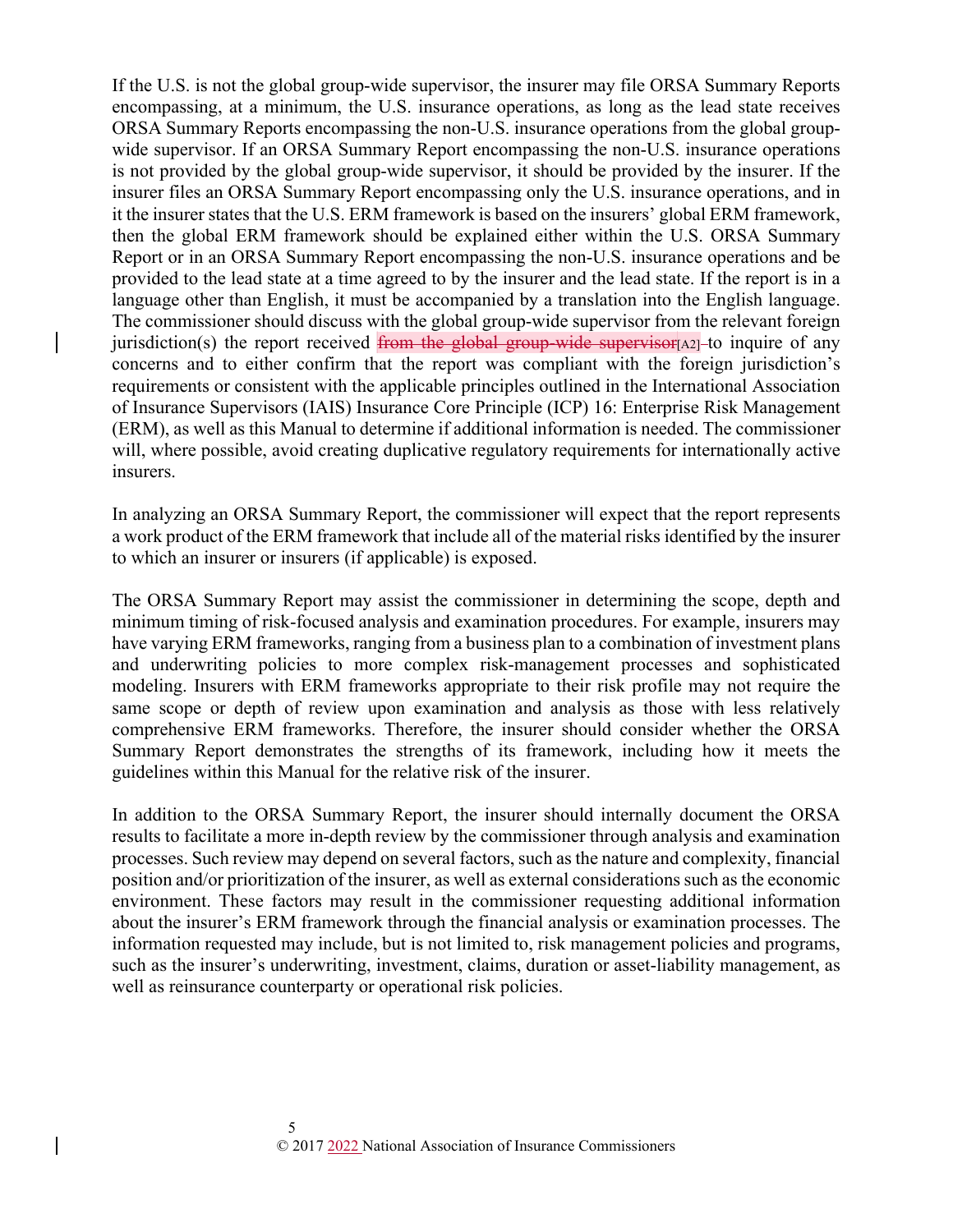## **D. Maintenance Process**

The following establishes procedures of the Group Solvency Issues (E) Working Group or its designated subgroup (collectively referred to as "Working Group") for proposed changes, amendments and/or modifications to the Manual.

- 1. The Working Group may consider relevant proposals to change the Manual at any conference call, interim or national meeting ("the meeting") throughout the year as scheduled by the Working Group.
- 2. If a proposal for suggested changes, amendments and/or modifications is submitted to, or filed with NAIC staff support, it may be considered at the next regularly scheduled meeting of the Working Group.
- 3. The Working Group publishes a formal submission form and instructions that can be used to submit proposals and is available on the Group's webpage. However, proposals may also be submitted in an alternate format provided that they are stated in a concise and complete format. In addition, if another NAIC committee, task force or working group is known to have considered this proposal, that committee, task force or working group should provide any relevant information.
- 4. Any proposal that would change the Manual will be effective January 1 following the NAIC Summer National Meeting (i.e. of the preceding year) in which it was adopted by the Working Group (e.g., a change proposed to be effective January 1, 2018 must be adopted by the Working Group no later than the 2017 Summer National Meeting) and the Fall National Meeting in which it was adopted by the NAIC.
- 5. Upon receipt of a proposal, the Working Group will review the proposal at the next scheduled meeting and determine whether to consider the proposal for adoption. If the proposal is to be considered by the Working Group it will be exposed for public comment. The public comment period shall be no less than thirty days and may be extended by the Working Group. The Working Group will consider comments received on each proposal at its next meeting and take action to revise, adopt, reject, refer or continue the consideration of the proposal and comments thereto. Proposals under consideration may be deferred by the Working Group until the following scheduled meeting. The Working Group may form an ad hoc group to study the proposal, if needed. The Working Group may also refer proposals to other NAIC committees for technical expertise or review. If a proposal has been referred to another NAIC committee, the proposal will temporarily be removed from the Working Group's agenda until a response has been received. At that time, it will be added back to the Working Group's agenda.
- 6. NAIC staff support will prepare an agenda inclusive of all proposed changes. The agenda and relevant materials shall be sent via e-mail to each member of the Working Group, interested regulators and interested parties and posted to the Working Group's webpage approximately 5-10 business days prior to the next regularly scheduled meeting during which the proposal would be considered.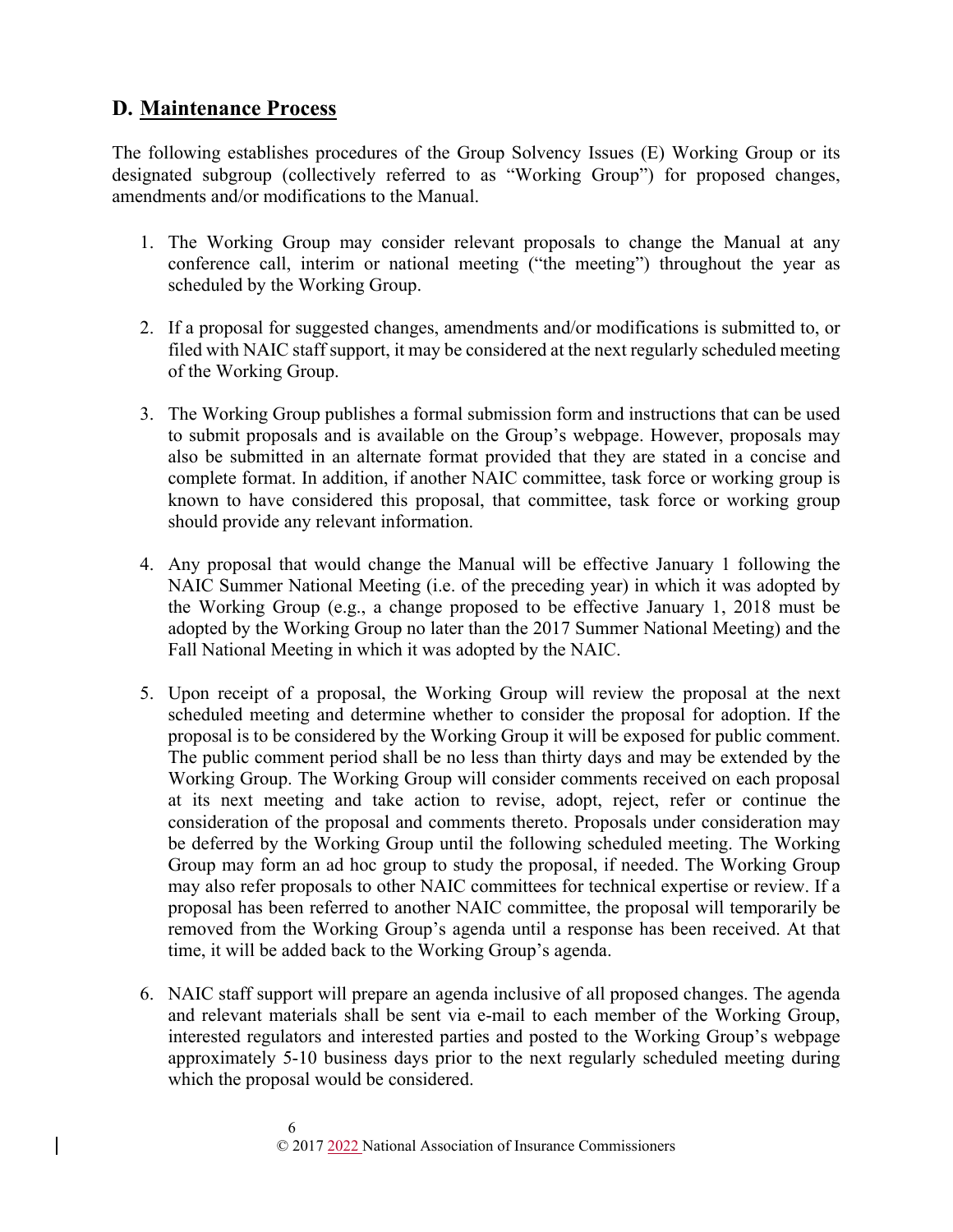- 7. In rare instances, or where emergency action may be required, suggested changes and amendments can be considered as an exception to the above stated process and timeline based on a two-thirds majority consent of the Working Group members present. Notwithstanding the foregoing, in no event may a proposal be adopted without an exposure for public comment.
- 8. NAIC staff support will publish the Manual on or about December 15 each year. NAIC staff will post to the Group Solvency Issues (E) Working Group and the NAIC Publications Web sites the current versions and any material subsequent corrections to these publications.

 $\mathbf{I}$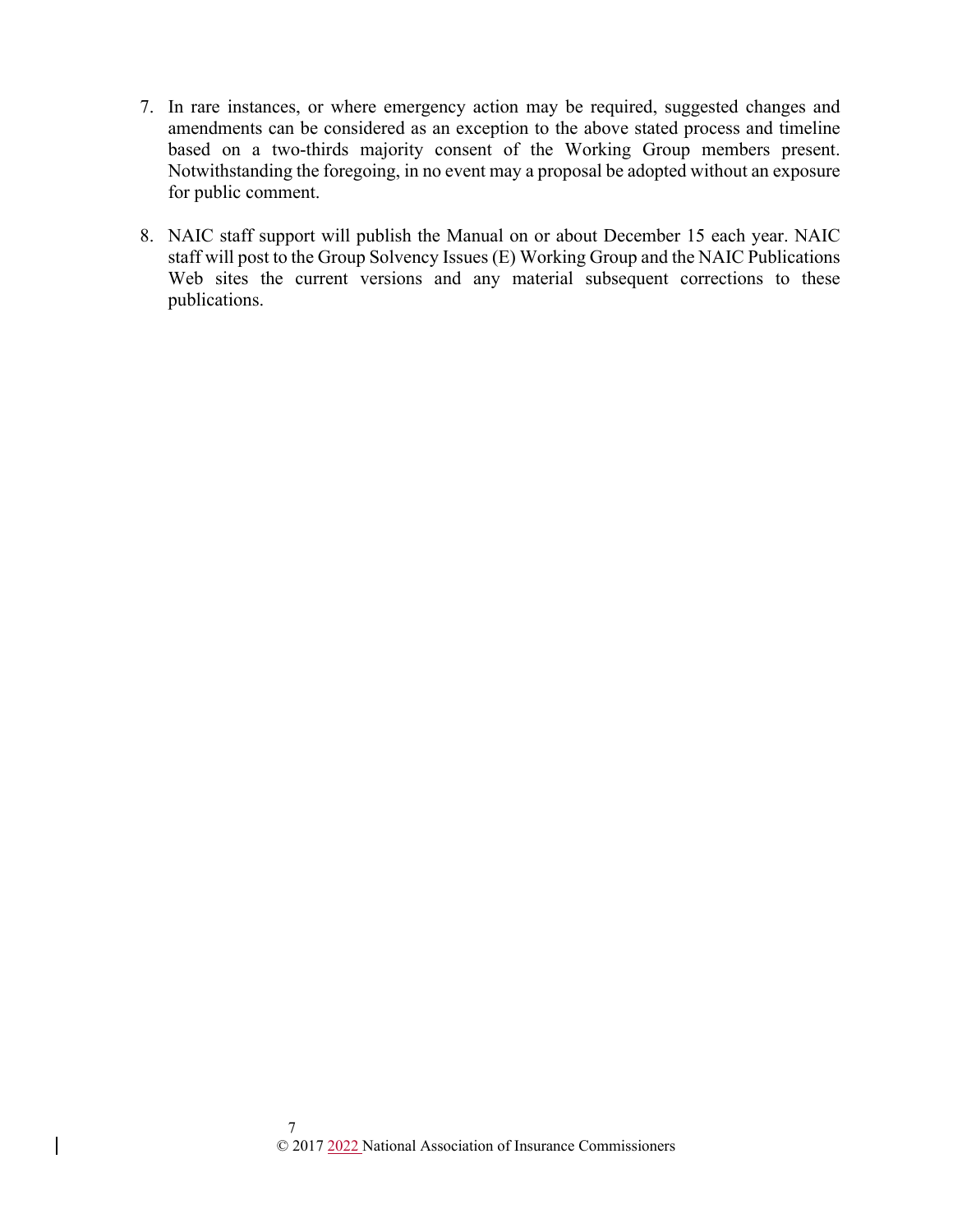# **II. SECTION 1 – DESCRIPTION OF THE INSURER'S ENTERPRISE RISK MANAGEMENT FRAMEWORK**

An effective ERM framework should, at a minimum, incorporate the following key principles:

- **Risk Culture and Governance** Governance structure that clearly defines and articulates roles, responsibilities and accountabilities; and a risk culture that supports accountability in risk-based decision-making.
- **Risk Identification and Prioritization** Risk identification and prioritization process that is key to the organization; responsibility for this activity is clear; the risk management function is responsible for ensuring that the process is appropriate and functioning properly at all organizational levels; key risks of the insurer are identified, prioritized and clearly [A3] presented.
- **Risk Appetite, Tolerances and Limits** A formal risk appetite statement, and associated risk tolerances and limits are foundational elements of risk management for an insurer; understanding of the risk appetite statement ensures alignment with risk strategy by the board of directors.
- **Risk Management and Controls** Managing risk is an ongoing ERM activity, operating at many levels within the organization.
- **Risk Reporting and Communication** Provides key constituents with transparency into the risk-management processes and facilitate active, informal decisions on risk-taking and management.

Section 1 of the ORSA Summary Report should provide a high-level summary of the aforementioned ERM framework principles, if present. The ORSA Summary Report should describe the main goals and objectives of the insurers' business strategy [A41] (for all insurance and non-insurance operations in scope)-and how the insurer identifies and categorizes relevant and material risks and manages those risks as it executes its business strategy. The ORSA Summary Report should also describe risk-monitoring processes and methods, provide risk appetite statements, and explain the relationship between risk tolerances and the amount and quality of risk capital. The ORSA Summary Report should identify assessment tools (feedback loops) used to monitor and respond to any changes in the insurer's risk profile due to economic changes, operational changes or changes in business strategy. Finally, the ORSA Summary Report should describe how the insurer incorporates new risk information in order to monitor and respond to changes in its risk profile due to economic and/or operational changes and changes in strategy.

The manner and depth in which the insurer addresses these principles is dependent upon its own risk-management processes. Any strengths or weaknesses noted by the commissioner in evaluating this section of the ORSA Summary Report will have relevance to the commissioner's ongoing supervision of the insurer, and the commissioner will consider the entirety of the risk management program and its appropriateness for the risks of the insurer.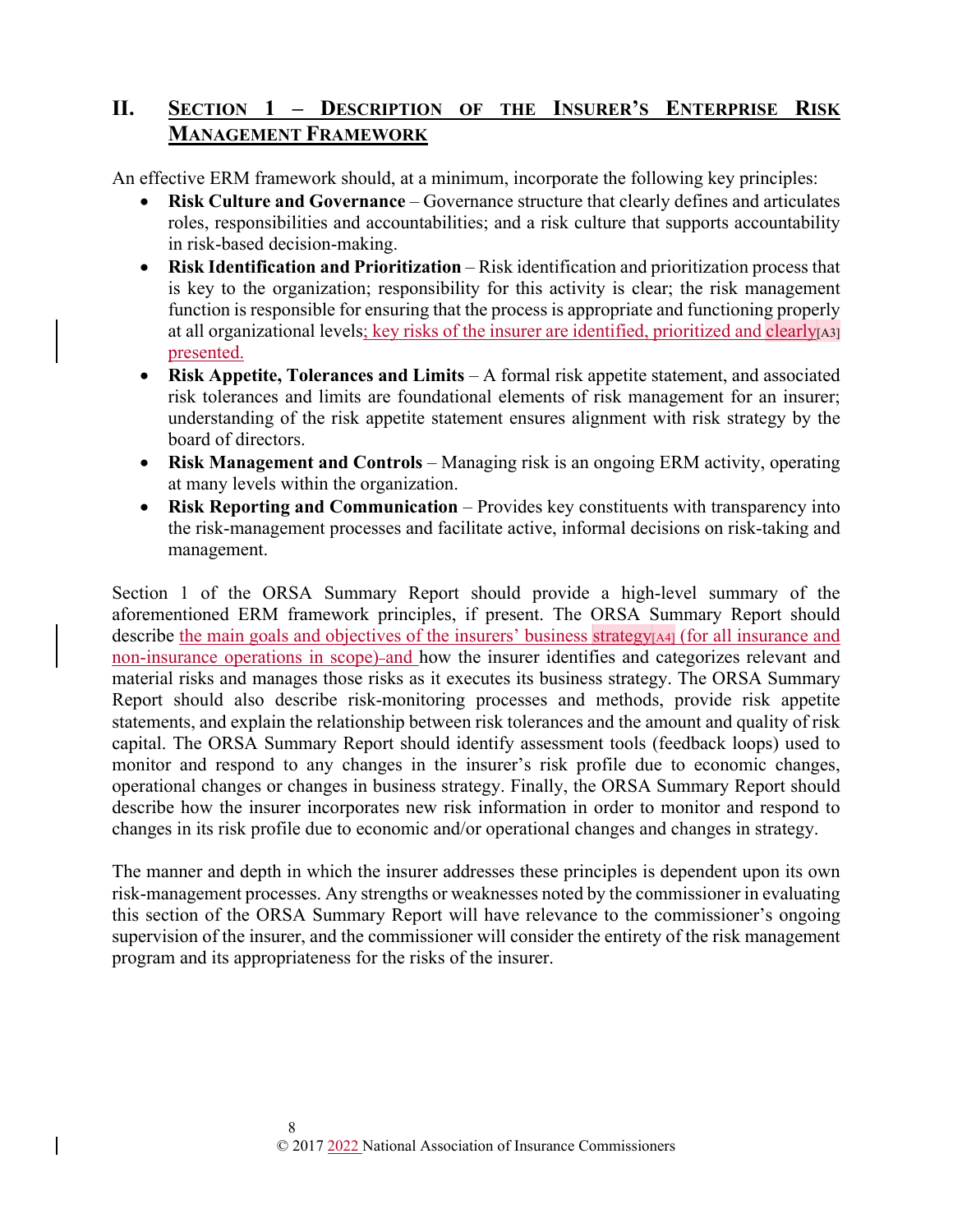## **III. SECTION 2 – INSURER ASSESSMENT OF RISK EXPOSURES**

Section 2 of the ORSA Summary Report should provide a high-level summary of the quantitative and/or qualitative assessments of risk exposure in both normal and stressed environments for each material risk category in Section 1. This assessment process should consider a range of outcomes using risk assessment techniques that are appropriate to the nature, scale and complexity of the risks. Examples of relevant material risk categories may include, but are not limited to, credit, market, liquidity, underwriting and operational risks.

Section 2 may include detailed descriptions and explanations of the material and relevant risks identified by the insurer, the assessment methods used, key assumptions made, risk-mitigation activities and outcomes of any plausible adverse scenarios assessed. The assessment of each risk will depend on its specific characteristics. For some risks, quantitative methods may not be well established and, in these cases, a qualitative assessment may be appropriate. Examples of these risks may include certain operational and reputational risks. In addition, each insurer's quantitative methods for assessing risk may vary; however, insurers generally consider the likelihood and impact that each material and relevant risk identified by the insurer will have on the firm's balance sheet, income statement and future cash flows. Methods for determining the impact on future financial position may include simple stress tests or more complex stochastic analyses. When evaluating a risk, the insurer should analyze the results under both normal and stressed environments. Lastly, the insurer's risk assessment should consider the impact of stresses on capital, which may include consideration of risk capital requirements, available capital, as well as regulatory, economic, rating agency and/or other views of capital requirements.

The analysis should be conducted in a manner that is consistent with the way in which the business is managed, whether on a group, legal entity or other basis. Stress tests for certain risks may be performed at the group level. Where relevant to the management of the business, some group-level stresses may be mapped into legal entities. The commissioner may request additional information to map the results to an individual insurance legal entity.

Any risk tolerance statements should include material quantitative and qualitative risk tolerance limits and how the tolerance statements and limits are determined, taking into account relevant and material categories of risk and the risk relationships that are identified.

Because the risk profile of each insurer is unique, each insurer should utilize assessment techniques (e.g., stress tests, etc.) applicable to its risk profile. U.S. insurance regulators do not believe there is a standard set of stress conditions that each insurer should test. The commissioner may provide input regarding the level of stress that the insurer's management should consider for each risk category. The ORSA Summary Report should provide a general description of the insurer's process for model validation, including factors considered and model calibration. Unless a particular assumption is stochastically modeled, the group's management should set assumptions regarding the expected values based on its current anticipated experience, what it expects to occur during the next year or multiple future years, and consideration of expert judgment. The commissioner may provide input to an insurer's management on the assumptions and scenarios to be used in its assessment techniques. For assumptions that are stochastically modeled, the commissioner may provide input on the level of the measurement metric to use in the stressed condition or specify particular parameters used in the economic scenario generator. Commissioner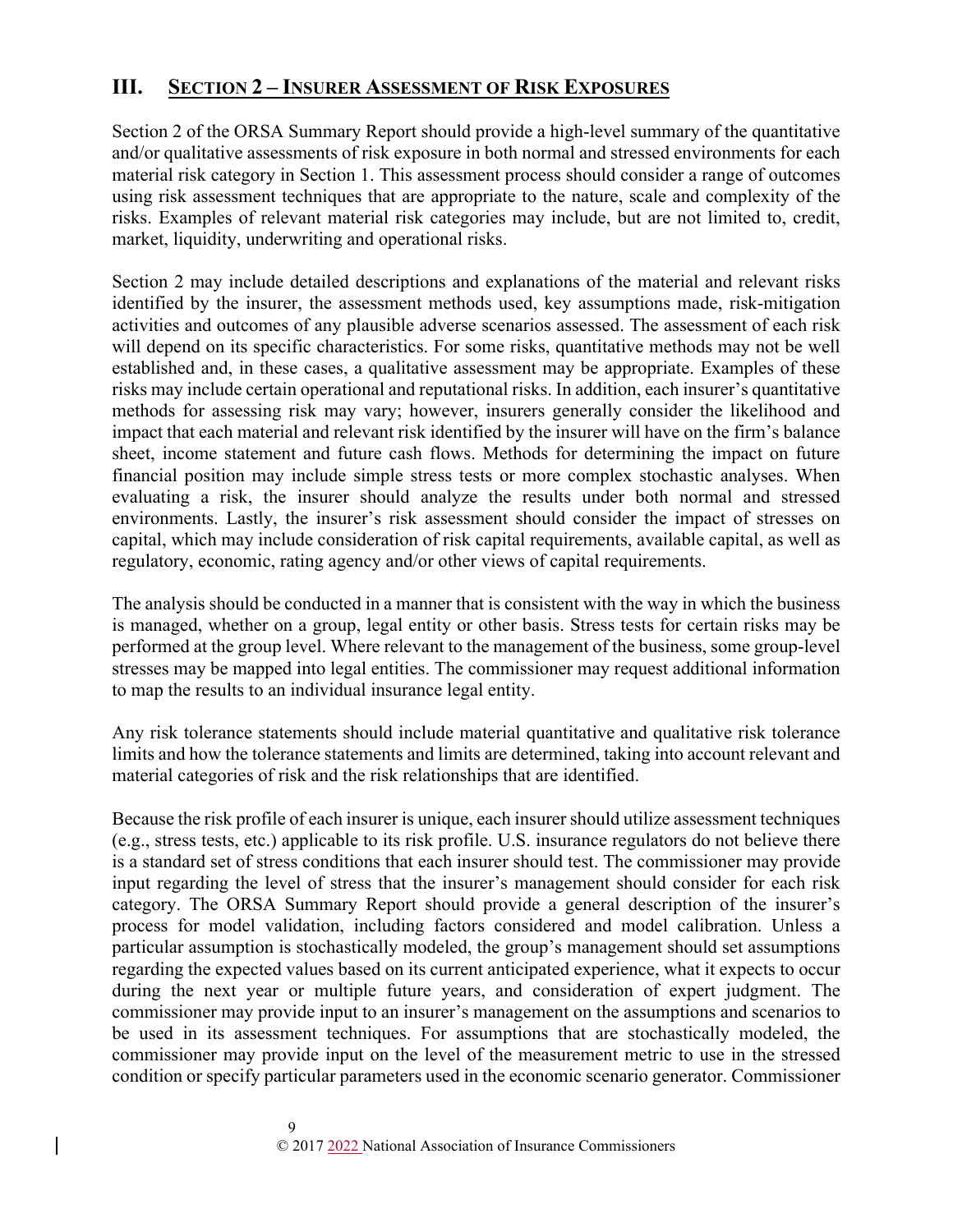input will likely occur during the financial analysis process and/or the financial examination process.

By identifying each material risk category independently and reporting results in both normal and stressed conditions, insurer management and the commissioner are better placed to evaluate certain risk combinations that could cause an insurer to fail. One of the most difficult exercises in modeling insurer results is determining the relationships, if any, between risk categories. History may provide some empirical evidence of relationships, but the future is not always best estimated by historical data.

# **IV. SECTION 3 – GROUP ASSESSMENT OF RISK CAPITAL AND PROSPECTIVE SOLVENCY ASSESSMENT**

Section 3 of the ORSA Summary Report should describe how the insurer combines the qualitative elements of its risk management policy with the quantitative measures of risk exposure in determining the level of financial resources needed to manage its current business and over a longer term business cycle (e.g., the next one to three years). The group risk capital assessment should be performed as part of the ORSA regardless of the basis (group, legal entity or other subset basis) and in a manner that encompasses the entire insurance group. The information provided in Section 3 is intended to assist the commissioner in assessing the quality of the insurer's risk and capital management.

# **A. Group Assessment of Risk Capital**

Within the Group Assessment of Risk Capital, aggregate available capital is compared against the various risks that may adversely affect the enterprise. The insurer should consider how the group capital assessment is integrated into the insurer's management and decision-making culture, how the insurer evaluates its available capital and how risk capital is integrated into its capitalmanagement activities.

The insurer should have sound processes for assessing capital adequacy in relation to its risk profile and those processes should be integrated into the insurer's management and decision-making culture. These processes may assess risk capital through myriad metrics and future forecasting periods, reflecting varying time horizons, valuation approaches and capital management strategies (e.g., mix of capital). While a single internal risk capital measure may play a primary role in internal capital adequacy assessment, insurers may evaluate how risk and capital interrelate over various time horizons, or through the lens of alternative risk capital or accounting frameworks (i.e., economic, rating agency, and/or regulatory frameworks). This section is intended to assist the commissioner in understanding the insurer's capital adequacy in relation to its aggregate risk profiles.

The group capital assessment should include a comparative view of risk capital from the prior year, including an explanation of the changes, if not already explained in another section of the ORSA Summary Report. This information may also be requested by the commissioner throughout the year, if needed (e.g., if material changes in the macroeconomic environment and/or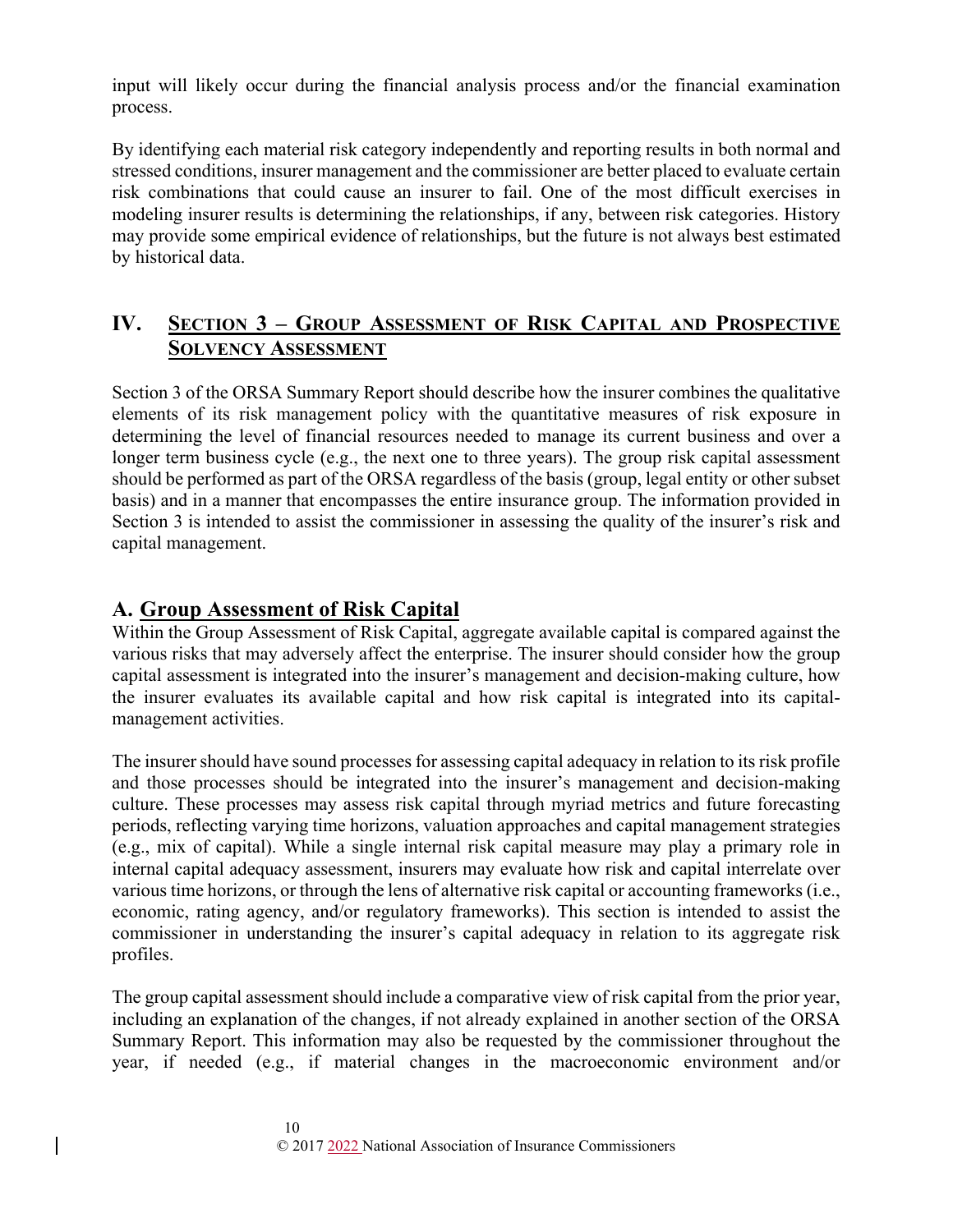microeconomic facts and circumstances suggest the information is needed for the ongoing supervisory plan).

The analysis of an insurer's group assessment of risk capital requirements and associated capital adequacy description should be accompanied by a description of the approach used in conducting the analysis. This should include key methodologies, assumptions and considerations used in quantifying available capital and risk capital. Examples might include:

| <b>Considerations</b>          | <b>Description of Methodologies and</b> | <b>Examples</b> (not       |
|--------------------------------|-----------------------------------------|----------------------------|
|                                | <b>Assumptions</b>                      | exhaustive)                |
| <b>Definition of Solvency</b>  | Describe how the insurer defines        | Cash flow basis; balance   |
|                                | solvency for the purpose of             | sheet basis                |
|                                | determining risk capital and liquidity  |                            |
|                                | requirements.                           |                            |
| <b>Accounting or Valuation</b> | Describe the accounting or valuation    | GAAP; statutory;           |
| Regime                         | basis for the measurement of risk       | economic or market         |
|                                | capital requirements and/or available   | consistent; IFRS; rating   |
|                                | capital.                                | agency model               |
| <b>Business Included</b>       | Describe the subset of business         | Positions as of a given    |
|                                | included in the analysis of capital.    | valuation date; New        |
|                                |                                         | business assumptions       |
| <b>Time Horizon</b>            | Describe the time horizon over which    | One-year, multi-year;      |
|                                | risks were modeled and measured.        | lifetime; run-off          |
| <b>Risks Modeled</b>           | Describe the risks included in the      | Credit; market;            |
|                                | measurement of risk capital, including  | liquidity; insurance;      |
|                                | whether all relevant and material risks | operational                |
|                                | identified by the insurer have been     |                            |
|                                | considered.                             |                            |
| <b>Quantification Method</b>   | Describe the method used to quantify    | Deterministic stress       |
|                                | the risk exposure.                      | tests; stochastic          |
|                                |                                         | modeling; factor-based     |
|                                |                                         | analysis                   |
| <b>Risk Capital Metric</b>     | Describe the measurement metric         | Value-at-risk (VAR),       |
|                                | utilized in the determination of        | which quantifies the       |
|                                | aggregate risk capital.                 | capital needed to          |
|                                |                                         | withstand a loss at a      |
|                                |                                         | certain probability; tail- |
|                                |                                         | value-at-risk (TVAR),      |
|                                |                                         | which quantifies the       |
|                                |                                         | capital needed to          |
|                                |                                         | withstand average losses   |
|                                |                                         | above a certain            |
|                                |                                         | probability; probability   |
|                                |                                         | of ruin, which quantifies  |
|                                |                                         | the probability of ruin    |
|                                |                                         | given the capital held     |

 $\overline{\phantom{a}}$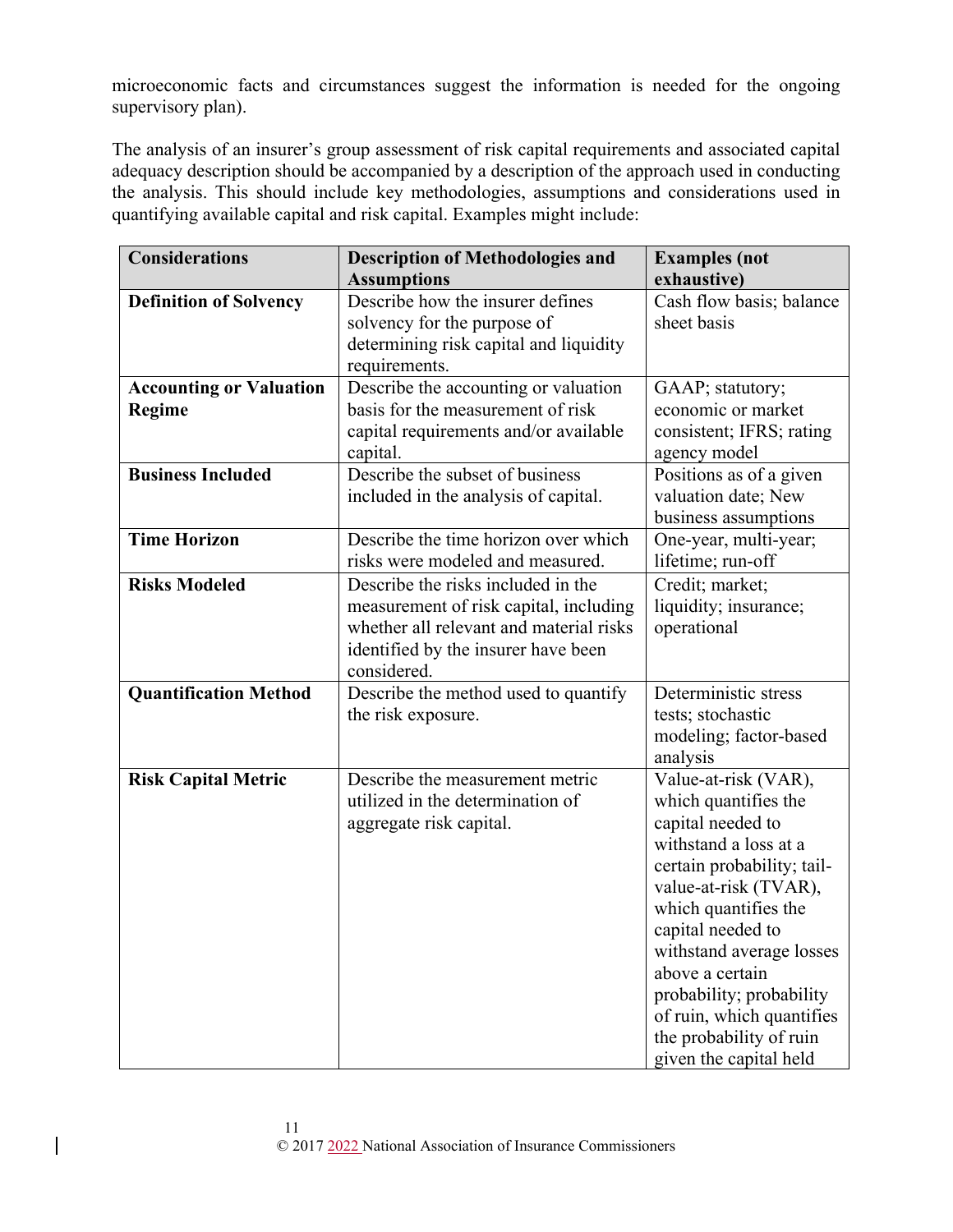| <b>Considerations</b>   | <b>Description of Methodologies and</b> | <b>Examples</b> (not  |
|-------------------------|-----------------------------------------|-----------------------|
|                         | <b>Assumptions</b>                      | exhaustive)           |
| <b>Defined Security</b> | Describe the defined security standard  | AA solvency; 99.X% 1- |
| <b>Standard</b>         | utilized in the determination of risk   | year VAR; Y% TVAR     |
|                         | capital requirements, including         | or CTE; X% of RBC     |
|                         | linkage to business strategy and        |                       |
|                         | objectives.                             |                       |
| <b>Aggregation and</b>  | Describe the method of aggregation of   | Correlation matrix;   |
| <b>Diversification</b>  | risks and any diversification benefits  | dependency structure; |
|                         | considered or calculated in the group   | sum, full/partial/no  |
|                         | risk capital determination.             | diversification       |

The approach and assessment of group-wide capital adequacy should also consider the following:

- Elimination of intra-group transactions and double-gearing where the same capital is used simultaneously as a buffer against risk in two or more entities;
- The level of leverage, if any, resulting from holding company debt;
- Diversification credits and restrictions on the fungibility of capital within the holding company system, including the availability and transferability of surplus resources created by holding company system level diversification benefits;
- The effects of contagion risk, concentration risk and complexity risk in the group assessment of risk capital; and
- The effect of liquidity risk, or calls on the insurer's cash position, due to micro-economic factors (i.e., internal operational) and/or macro-economic factors (i.e., economic shifts). The insurer should demonstrate its resilience against severe but plausible liquidity stresses and whether the current liquidity position is within any liquidity risk appetite and/or limits. The insurer should also describe the policies and processes in place to manage liquidity risk, as well as contingency funding or other plans to mitigate potential liquidity stresses. [A5]

The goal of the group capital assessment is to provide an overall determination of risk capital needs for the insurer, based upon the nature, scale and complexity of risk within the group and its risk appetite, and to compare that risk capital to available capital to assess capital adequacy. Group assessment of risk capital should not be perceived as the minimum amount of capital before regulatory action will result (e.g., the triggers in the *Risk-Based Capital (RBC) for Insurers Model Act* (#312)); rather, it should be recognized that this is the capital needed within a holding company system to achieve its business objectives.

## **B. Prospective Solvency Assessment**

The insurer's capital assessment process should be closely tied to business planning. To this end, the insurer should have a robust capital forecasting capability that supports its management of risk over the planning time horizon in line with its stated risk appetite. The forecasting process should consider material and relevant changes identified by the insurer to the insurer's internal operations and the external business environment. It should also consider the prospect of operating in both normal and stressed environments.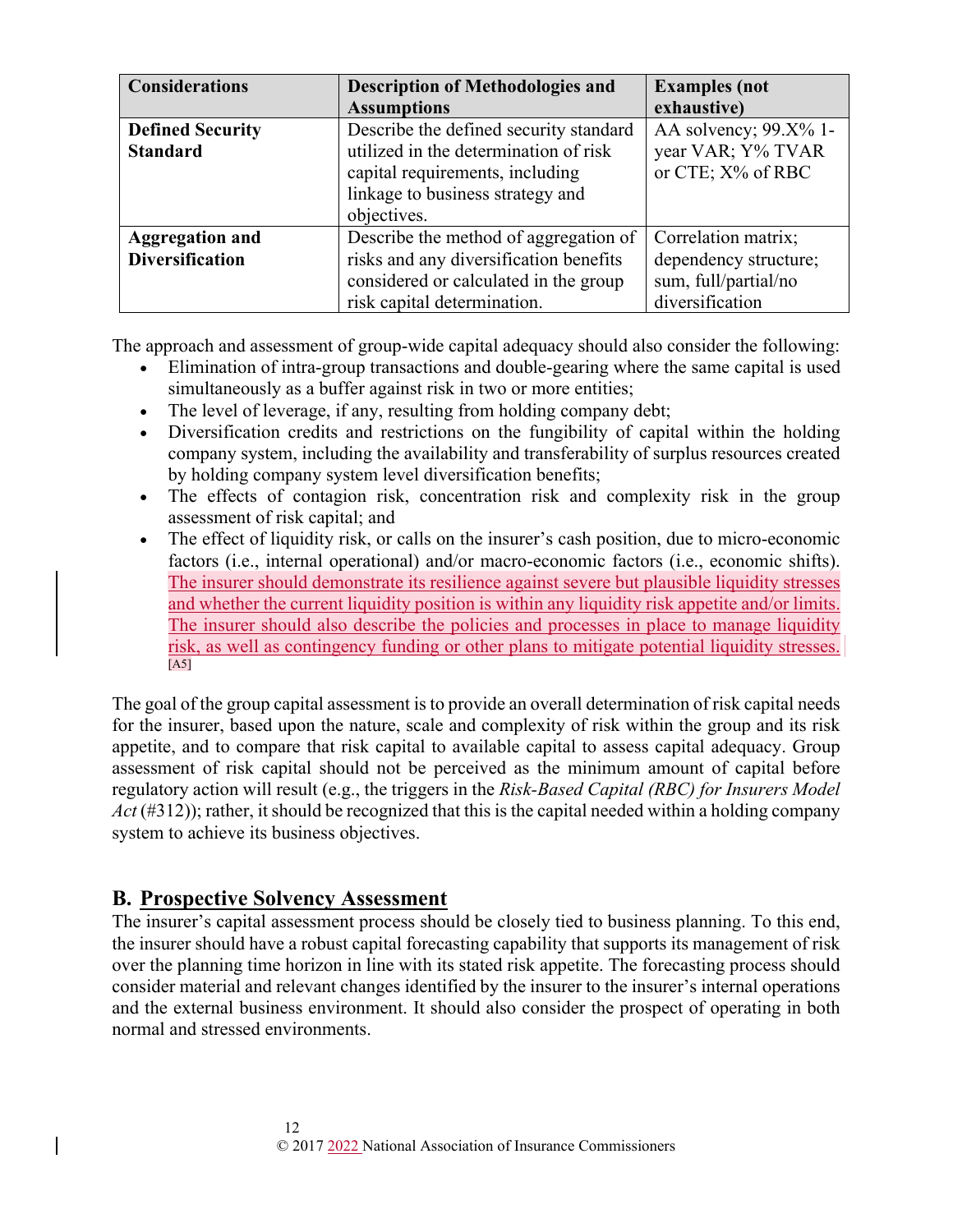The insurer's prospective solvency assessment should demonstrate it has the financial resources necessary to execute its multi-year business plan in accordance with its stated risk appetite. If the insurer does not have the necessary available capital (in terms of quantity and/or quality) to meet its current and projected risk capital requirements then it should describe the management actions it has taken (or will take) to remedy any capital adequacy concerns. These management actions may include or describe any modifications to the business plan or identification of additional capital resources.

The prospective solvency assessment is, in effect, a feedback loop. The insurer should project its future financial position, including its projected economic and regulatory capital to assess its ability to meet the regulatory capital requirements. Factors to be considered are the insurer's current risk profile, its risk management policy, and its quality and level of capital, including any changes to its current risk profile caused by executing the multi-year business plan. The prospective solvency assessment should also consider both normal and stressed environments.

While the prospective solvency assessment includes capital projections, the prospective solvency assessment should also include a discussion of prospective risks impacting the capital projections. This discussion should address whether risk exposures are expected to increase or decrease in the future and what steps the insurer plans to take that may change its risk exposures. The term "prospective" should pertain to both existing risks likely to intensify and emerging risks with the potential to impact the insurer in the future.

If the prospective solvency assessment is performed for each individual insurer, the assessment should take into account any risks associated with group membership. Such an assessment may involve a review of any group solvency assessment and the methodology used to allocate group capital across insurance legal entities, as well as consideration of capital fungibility; i.e., any constraints on risk capital or the movement of risk capital to legal entities.

# **V. ADDITIONAL EXPECTATIONS FOR INTERNATIONALLY**[A6] **ACTIVE INSURANCE GROUPS**

This section identifies additional enterprise risk management expectations that are applicable to IAIGs with US group wide-supervisors and should be discussed in the ORSA Summary Report. These expectations are generally consistent with elements outlined in the IAIS ComFrame and have been incorporated into this manual as deemed appropriate by state insurance regulators.

As stated earlier in this document, an aggregated ORSA Summary Report should be filed at the Head of the IAIG level. The Head of the IAIG should ensure that the risk management strategy and framework[A7] described in the ORSA encompass both the Head of the IAIG and the legal entities within the IAIG to promote a sound risk culture across the group.

The risk management strategy should be approved by the IAIG Board with regular risk management reporting provided to the IAIG Board or one of its committees.

The risk management framework should be integrated with the organizational structure of the IAIG and within its legal entities as appropriate to ensure that the decision making processes, business

13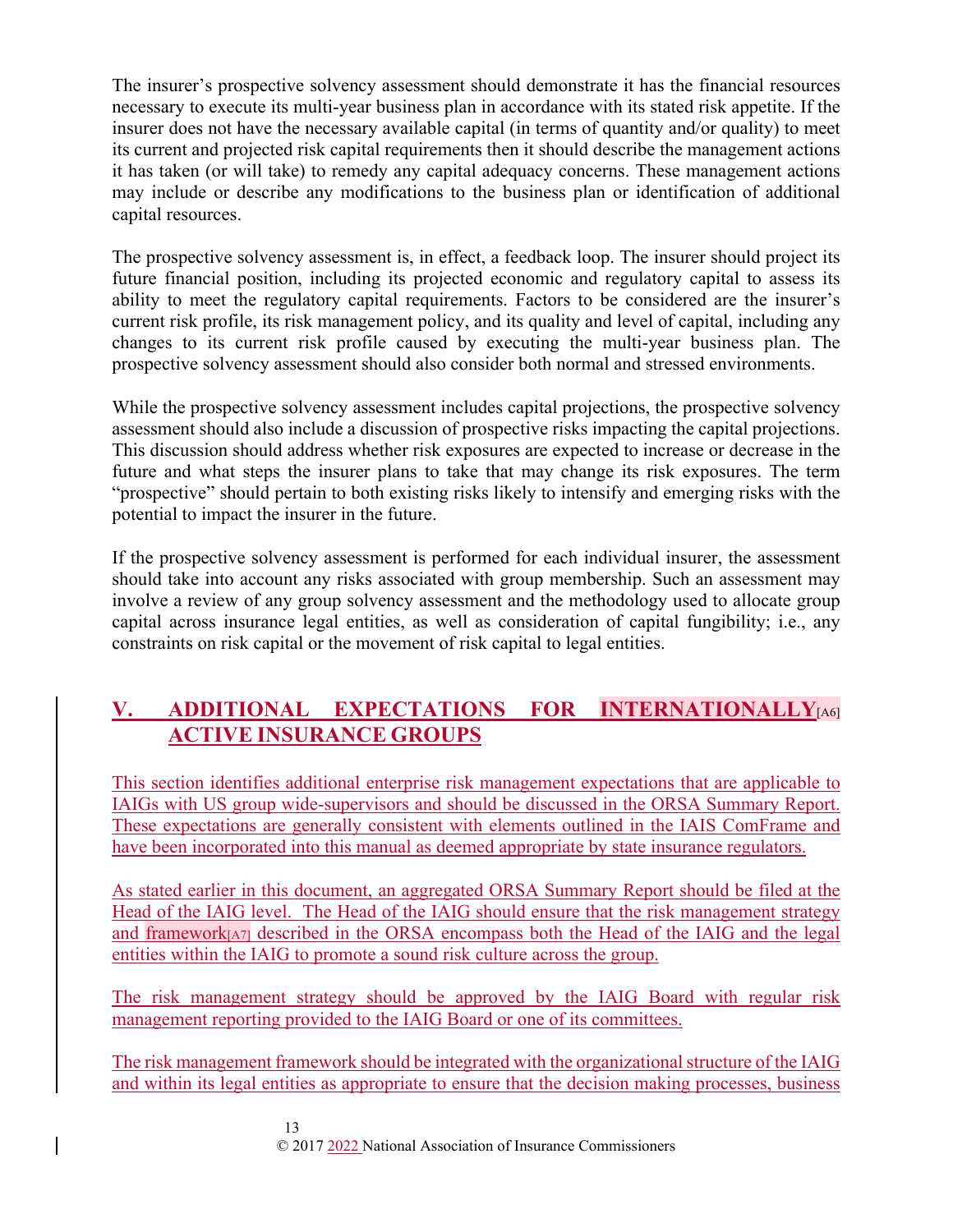operations and risk culture of the IAIG are consistently implemented. In addition, the framework should allow for the measurement of risk exposures of the IAIG against established risk limits on an ongoing basis in order to identify potential concerns as early as possible. This framework should cover, at a minimum:

- The diversity and geographical reach of IAIG activities;
- The nature and degree of risks in individual legal entities and business lines;
- The aggregation of risks across entities;
- The interconnectedness of legal entities;
- The level of sophistication and functionality of information and reporting systems in addressing key risks;
- The applicable laws and regulations of the jurisdictions where the IAIG operates.

The risk management framework should promote a sound risk culture across all legal entities of the IAIG by having policies and processes that include risk management training, address independence, create appropriate incentives for staff involved in risk management and encourage timely evaluation and open communication of emerging risks that may be significant to the IAIG and its legal entities.

The risk management framework of the IAIG should be reviewed at least annually to ensure that existing and emerging risks as well as changes in structure and business strategy are taken into account. Necessary modifications and improvements to the risk management framework should be made in a timely manner.

The IAIG's ORSA should explain how the risk management function, the actuarial function and the internal audit function are involved in the risk management of the IAIG. The ORSA should explain the main activities of each of these functions. Furthermore, the ORSA should describe how the risk management function remains independent from risk taking activities. The ORSA should describe how the actuarial function is involved in the risk assessment and management of the risks emanating from the legal entities, in determining the IAIG's solvency position, in any actuarialrelated modeling in the ORSA and in the annual reporting to the IAIG Board of Directors on the risks posed to the IAIG. Finally, the ORSA should describe how the audit function provides an independent assessment and assurance to the IAIG Board of Directors of the operational effectiveness of the internal controls incorporated into the risk management framework.

The risk management strategy and framework of an IAIG should be as consistent as possible across the legal entities with material differences only due to supervisory requirements in the jurisdictions where the IAIG operates and the risks associated with the business conducted in those jurisdictions. Any material differences should be described in the ORSA. The framework should include:

- Strategies, policies and processes to manage risks effectively and in a cross-border context for at least insurance risk, market risk, credit risk, liquidity risk, concentration risk, operational risk, group risk and strategic risk. The investment policies should ensure that assets are properly diversified and asset concentration risk is mitigated across the IAIG;
- Mechanisms to keep track of intra-group transactions that have a significant impact on the IAIG, the risks arising from these transactions and the qualitative and quantitative restrictions on these risks. These intra-group transactions may include for example, loans, guarantees, dividend payments, reinsurance, transactions across different financial services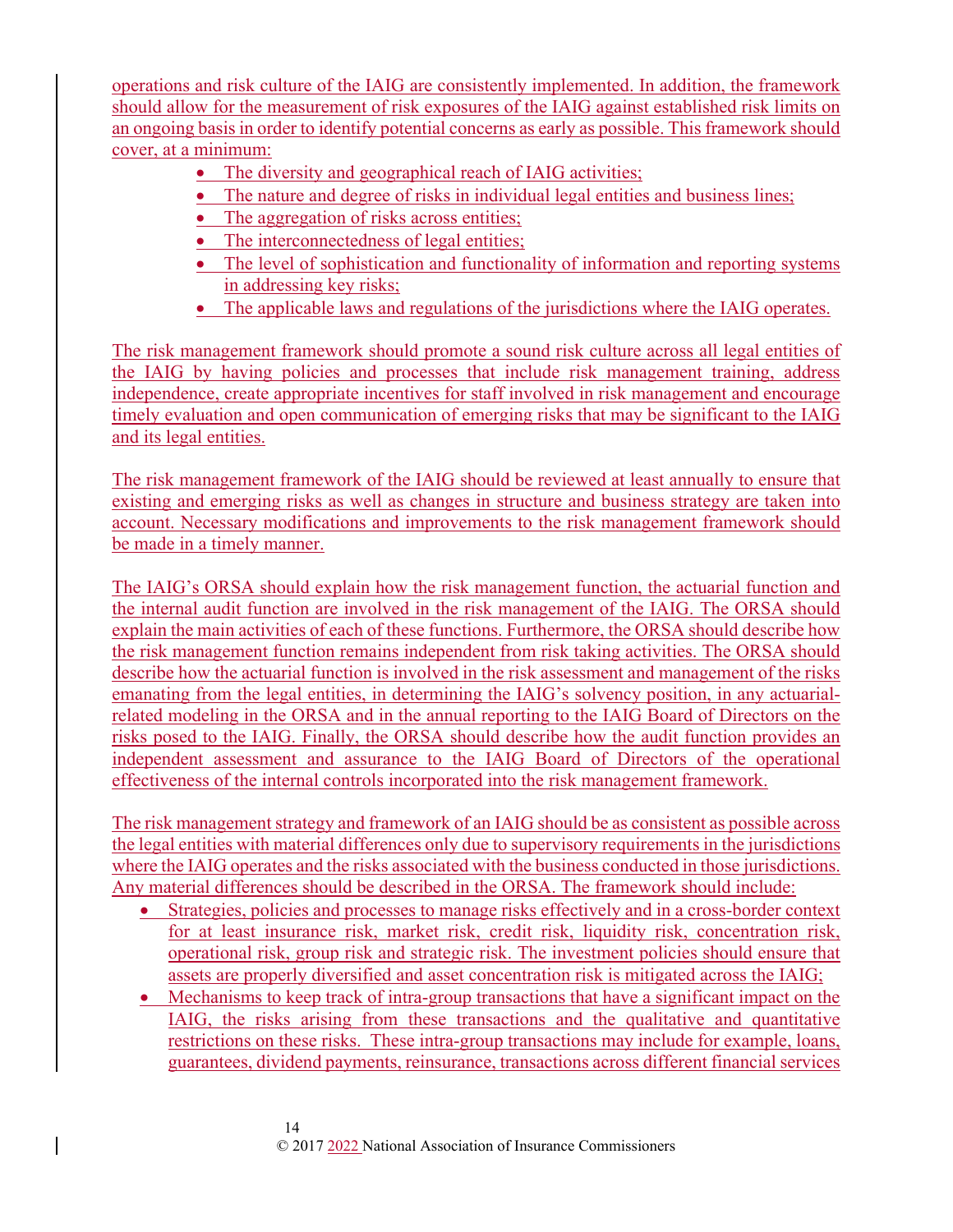entities within the IAIG and any activity undertaken by individual legal entities that may change the risk profile of the IAIG;

- An economic capital model to measure all relevant and material risks that the IAIG faces in different sectors, jurisdictions and economic environments. The model should estimate the amount of capital needed in reasonably foreseeable adverse situations. The results of the model, how the risks were aggregated in the model, how the diversification benefit was estimated and the underlying assumptions used in the model should be presented in the ORSA. The ORSA should show both the economic and the regulatory capital at the Head of the IAIG level. A discussion of the fungibility of capital and the transferability of assets within the group should also be included;
- Risk measurements that include stress and reverse stress testing and scenario analysis deemed relevant to the risk profile of the IAIG as well as the resilience of its total balance sheet against plausible macroeconomic stresses;
- Risk measurements that assess the aggregate investment counterparty exposures and the effect of severe but plausible stress events on those exposures. In addition, the IAIG should have an investment counterparty risk appetite statement to determine if the current exposures are within the risk appetite and this should be presented in the ORSA.

The risk management framework should include a series of mechanisms to manage the IAIG's liquidity risk and demonstrate the IAIG's resilience against severe but plausible liquidity stresses. These mechanisms include:

- A liquidity risk appetite statement and liquidity risk limits to determine if the current liquidity position of the IAIG is within the risk appetite and the limits;
- Strategy, policies and processes to manage liquidity risk;
- Liquidity stress testing;
- An adequate level of unencumbered highly liquid assets;
- Contingency funding to mitigate potential liquidity stresses.

The group-wide supervisor should determine whether to require that the IAIG develop a formal recovery plan that identifies in advance options to restore the financial position and viability of the group if it comes under severe stress.The full recovery plan is not expected to be included in the ORSA Summary Report; however the ORSA Summary Report should discuss at a high-level the severe stresses that we could trigger a recovery plan and the recovery options available.

The risk management framework should be independently reviewed at least once every three years, in order to ascertain that it remains fit for purpose based on the risk profile, structure and business strategy of the IAIG. The review may be carried out by an internal or external body as long as it is not responsible nor involved in the risk management framework that it reviews.

| <b>Term</b>       | <b>Definition</b>                                                   |
|-------------------|---------------------------------------------------------------------|
| Available Capital | The amount of resources that an enterprise has at a given point in  |
|                   | time under a defined valuation or accounting basis (e.g., economic, |
|                   | statutory, GAAP, or a combination) to support its business and      |

# V.VI. **APPENDIX – GLOSSARY**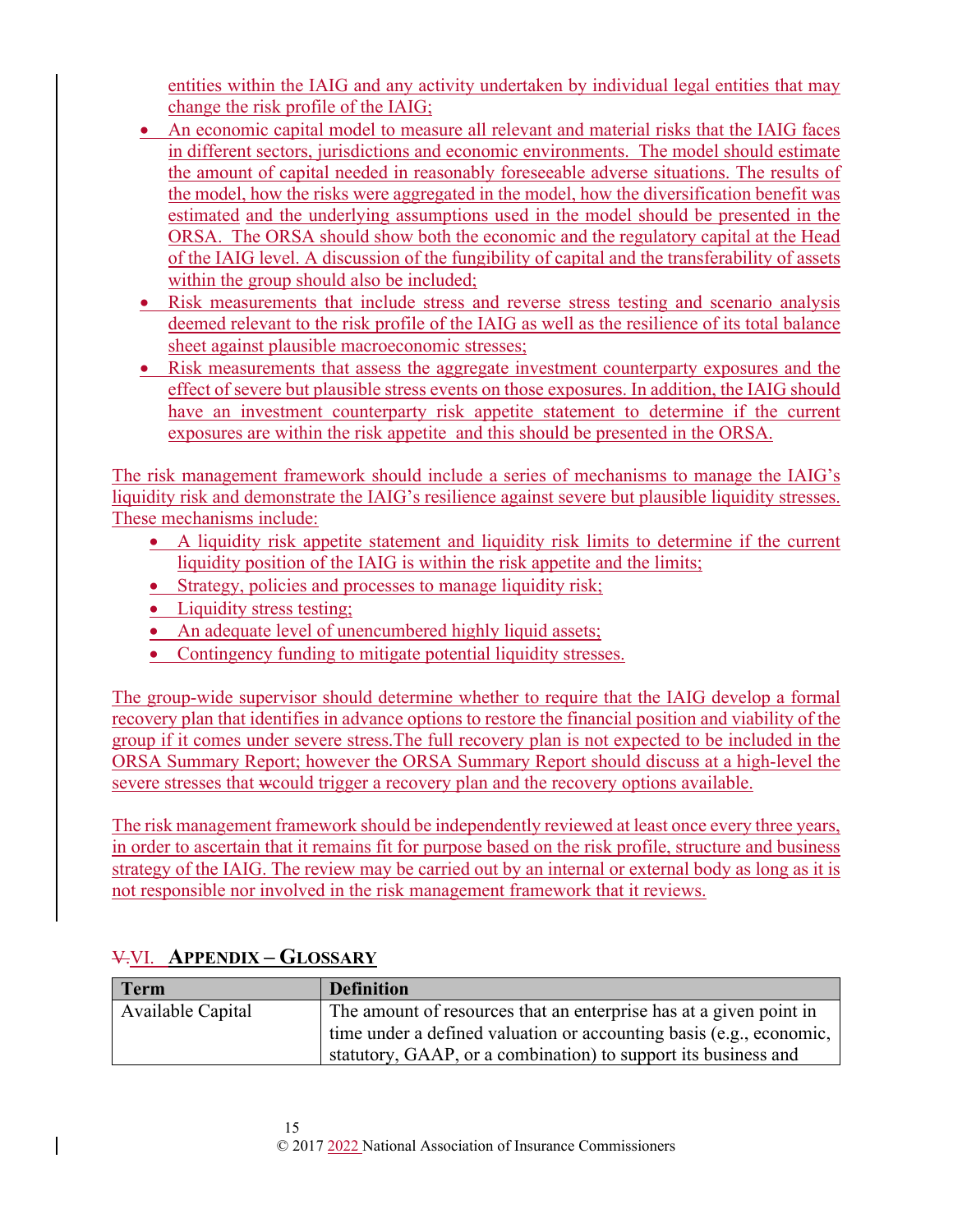| <b>Term</b>               | <b>Definition</b>                                                                                                                                            |  |
|---------------------------|--------------------------------------------------------------------------------------------------------------------------------------------------------------|--|
|                           | under the defined valuation represents the insurers assessment of                                                                                            |  |
|                           | the types of capital required to support its business.                                                                                                       |  |
| <b>Conditional Tail</b>   | A measure of the amount of risk that exists in the tail of a                                                                                                 |  |
| <b>Expectation (CTE)</b>  | distribution of outcomes, expressed as the probability weighted                                                                                              |  |
| [Also known as Tail       | average of the outcomes beyond a chosen point in the distribution.                                                                                           |  |
| Value at Risk or TVaR]    | Typically expressed as CTE (1-x), which would be calculated as                                                                                               |  |
|                           | the probability weighted average of the worst x% of outcomes. For                                                                                            |  |
|                           | example, CTE 95 is calculated as the probability weighted average                                                                                            |  |
|                           | of the worst 5% of outcomes, CTE 97 is the probability weighted                                                                                              |  |
|                           | average of the worst 3% of outcomes, etc. CTE can be used as a                                                                                               |  |
|                           | way of defining a particular security standard.                                                                                                              |  |
| <b>Correlation Matrix</b> | A symmetric matrix specifying pairwise interactions between a set                                                                                            |  |
|                           | of variables or data. A correlation matrix is commonly applied to                                                                                            |  |
|                           | risks or capital amounts and is an important determinant of                                                                                                  |  |
| Deficit Capital           | calculated risk capital, including levels of diversification.                                                                                                |  |
|                           | If the amount of <i>available capital</i> is less than the determined <i>risk</i>                                                                            |  |
|                           | capital of an enterprise, then the enterprise is said to have deficit<br>capital.                                                                            |  |
| Defined Security          | Minimum threshold of <i>available capital</i> that a company wishes to                                                                                       |  |
| Standard                  | achieve or maintain, consistent with the company's business                                                                                                  |  |
|                           | strategy, risk appetite and risk tolerance.                                                                                                                  |  |
| Dependency Structure      | Specification of the relationship between different variables.                                                                                               |  |
|                           | Commonly specified in a <i>correlation matrix</i> .                                                                                                          |  |
| Diversification           | The extent to which the combined impact of risks inherent to                                                                                                 |  |
|                           | assets and liabilities is less than the sum of the impacts of each risk                                                                                      |  |
|                           | considered in isolation.                                                                                                                                     |  |
| Double Gearing            | Used to describe situations where multiple companies (typically                                                                                              |  |
|                           | parent and subsidiary) are using shared capital to buffer against                                                                                            |  |
|                           | risk occurring in separate entities.                                                                                                                         |  |
| <b>Excess Capital</b>     | If the amount of <i>available capital</i> is greater than the determined                                                                                     |  |
|                           | risk capital of an enterprise, the enterprise is said to have excess                                                                                         |  |
|                           | capital.                                                                                                                                                     |  |
| Fungibility               | Within a group context, the ability to redeploy available capital                                                                                            |  |
|                           | from one entity to another. Fungibility is reduced where the                                                                                                 |  |
|                           | movement of available capital within the group is constrained or                                                                                             |  |
|                           | regulation prohibits it.                                                                                                                                     |  |
| Group Capital             | Group capital represents the aggregate available capital or risk                                                                                             |  |
|                           | <i>capital</i> for the entire group. It will be impacted by the interaction                                                                                  |  |
|                           | of the risks and capital of the individual entities within the group,<br>with properties such as <i>diversification</i> , <i>fungibility</i> and the quality |  |
|                           | and form of capital being important drivers.                                                                                                                 |  |
| Internationally<br>Active |                                                                                                                                                              |  |
| <b>Insurance Group</b>    | An insurance holding company system meeting<br>the following criteria:                                                                                       |  |
|                           | 1. Premiums written in at least three countries;                                                                                                             |  |
|                           | The percentage of gross premiums written outside the                                                                                                         |  |
|                           | home country is at least ten percent $(10\%)$ of the insurance                                                                                               |  |

 $\mathsf I$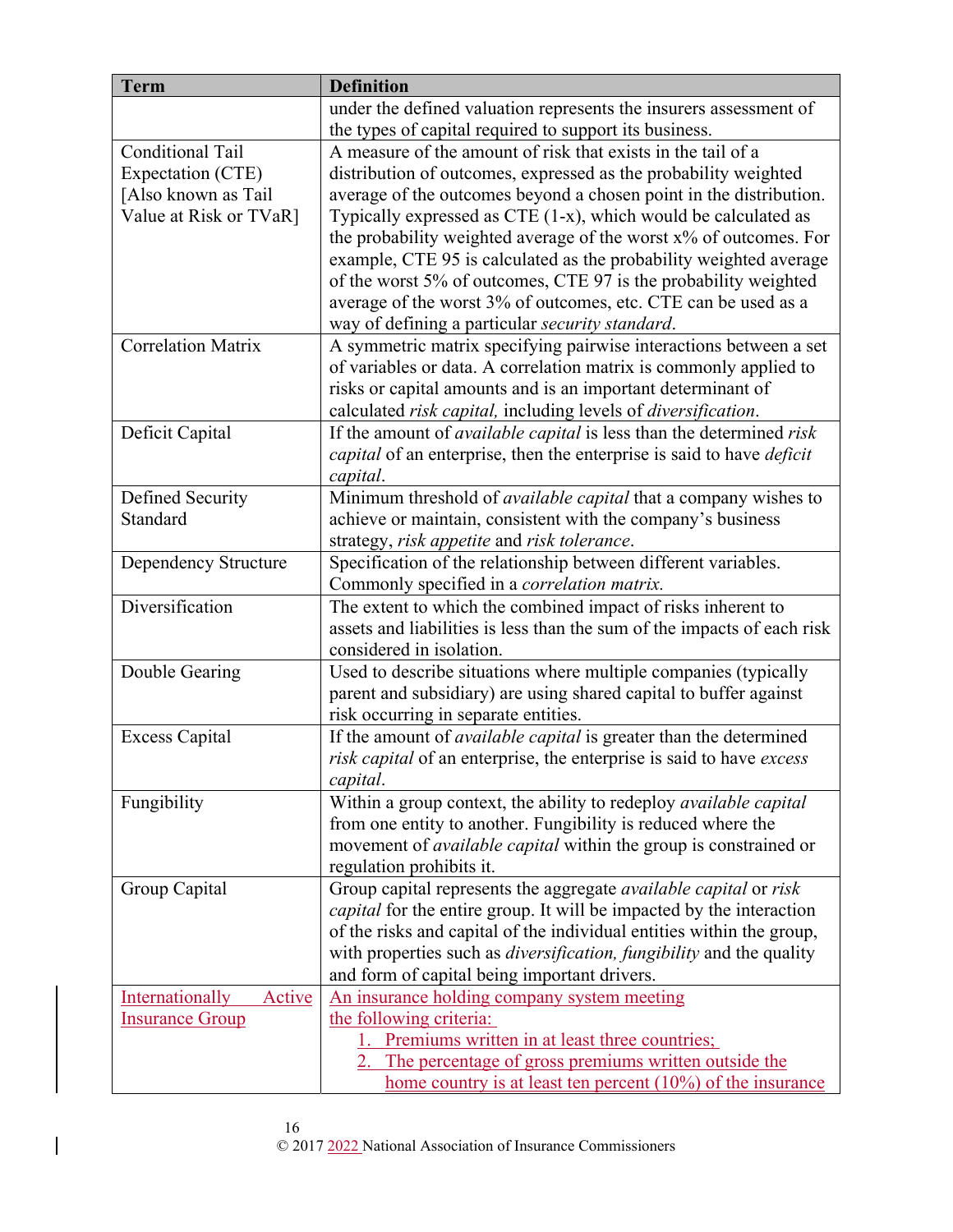| Term                       | <b>Definition</b>                                                        |
|----------------------------|--------------------------------------------------------------------------|
|                            | holding company system's total gross written premiums;                   |
|                            | and                                                                      |
|                            | 2.3. Based on a three-year rolling average, the total assets of the      |
|                            | insurance holding company system are at least fifty billion              |
|                            | dollars (\$50,000,000,000) or the total gross written                    |
|                            | premiums of the insurance holding company system are at                  |
|                            | least ten billion dollars (\$10,000,000,000).                            |
| Probability of Ruin        | Likelihood of liabilities exceeding assets for a given time horizon.     |
| <b>Risk Appetite</b>       | Documents the overall principles that a company follows with             |
|                            | respect to risk-taking, given its business strategy, financial           |
|                            | soundness objectives and capital resources. Often stated in              |
|                            | qualitative terms, a risk appetite defines how an organization           |
|                            | weighs strategic decisions and communicates its strategy to key          |
|                            | stakeholders with respect to risk-taking. It is designed to enhance      |
|                            | management's ability to make informed and effective business             |
|                            | decisions while keeping risk exposures within acceptable                 |
|                            | boundaries.                                                              |
| <b>Risk Capital</b>        | An amount of capital calculated to be sufficient to withstand            |
|                            | adverse outcomes associated with various risks of an enterprise, up      |
|                            | to a pre-defined security standard.                                      |
| Risk Capital Metric        | Quantitative variable used to gauge risk.                                |
| <b>Risk Exposure</b>       | For each risk listed in the company's risk profile, the amount the       |
|                            | company stands to lose due to that particular risk at a particular       |
|                            | time, as indicated by a chosen metric.                                   |
| <b>Risk Limit</b>          | Typically quantitative boundaries that control the amount of risk        |
|                            | that a company takes. Risk limits are typically more granular than       |
|                            | risk tolerances and may be expressed at various levels of                |
|                            | aggregation: by type of risk, category within a type of risk, product    |
|                            | or line of business, or some other level of aggregation. Risk limits     |
|                            | should be consistent with the company's overall risk tolerance.          |
| <b>Risk Profile</b>        | A delineation and description of the material risks to which an          |
|                            | organization is exposed.                                                 |
| <b>Risk Tolerance</b>      | The company's qualitative and quantitative boundaries around             |
|                            | risk-taking, consistent with its risk appetite. Qualitative risk         |
|                            | tolerances are useful to describe the company's preference for, or       |
|                            | aversion to, particular types of risk, particularly for those risks that |
|                            | are difficult to measure. Quantitative risk tolerances are useful to     |
|                            | set numerical limits for the amount of risk that a company is            |
|                            | willing to take.                                                         |
| <b>Reverse Stress Test</b> | Analysis of those scenarios that would render the insurer                |
|                            | insolvent <sub>[A9]</sub> .                                              |
| <b>Security Standard</b>   | The level of a <i>measurement metric</i> used to determine risk capital. |
|                            | It signifies the strength of capital, and in practice, should be         |
|                            | chosen to be consistent with the risk appetite and risk tolerance.       |
| Solvency                   | For a given accounting basis, the state where, and extent to which,      |
|                            | assets exceed liabilities.                                               |

 $\mathcal{L}_{\mathcal{A}}$ 

<sup>© 2017 2022</sup> National Association of Insurance Commissioners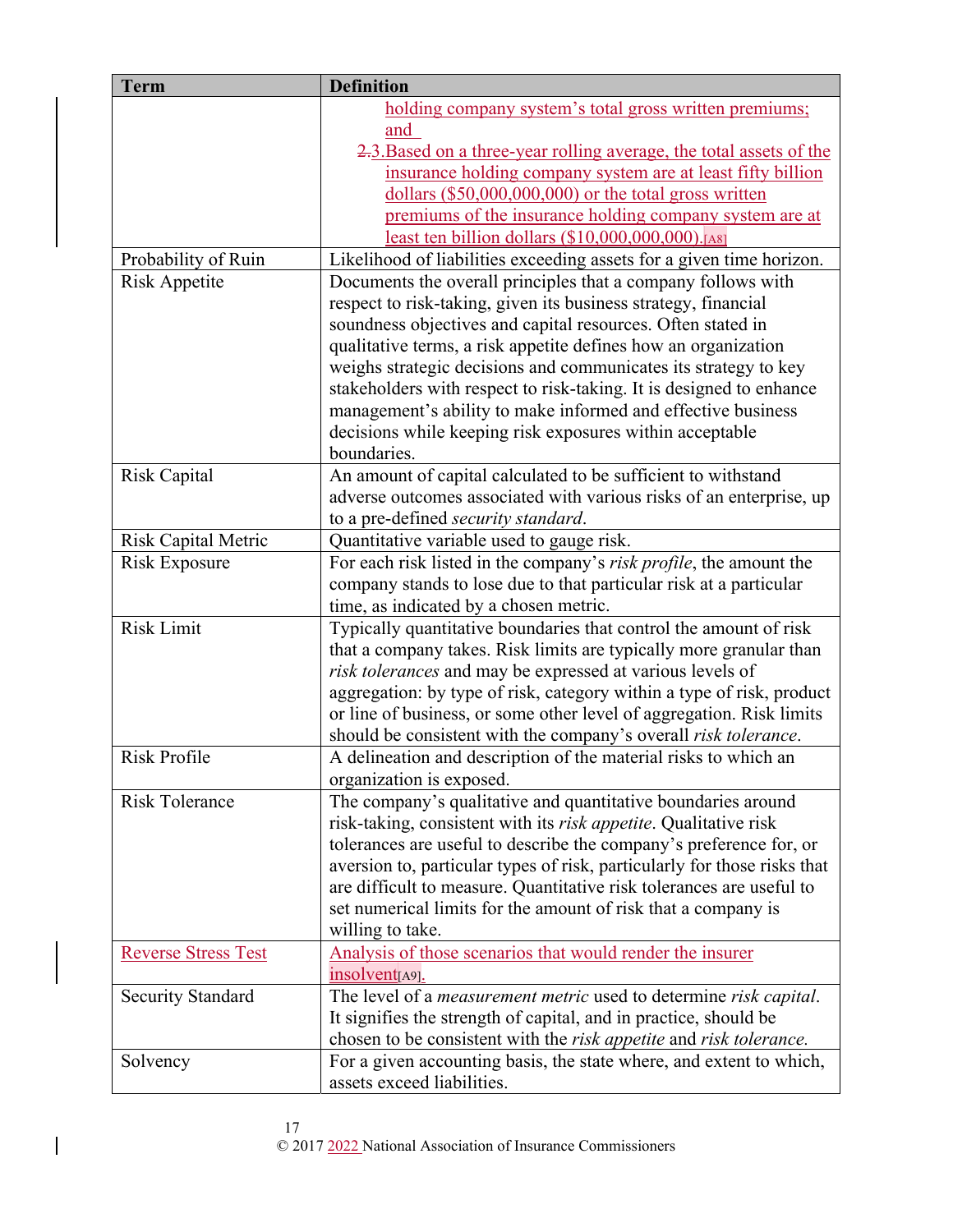| <b>Term</b>         | <b>Definition</b>                                                   |
|---------------------|---------------------------------------------------------------------|
| Stochastic Analysis | A methodology designed to attribute a probability distribution to a |
|                     | range of possible outcomes. May use closed form solutions, or       |
|                     | large numbers of scenarios in order to reflect the shape of the     |
|                     | distribution.                                                       |
| Scenario Analysis   | Analysis of the impact of possible future outcomes, based on        |
|                     | alternative projected assumptions. This can include changes to a    |
|                     | single assumption or combination of assumptions.                    |
| <b>Stress Test</b>  | A type of scenario analysis in which the change in parameters is    |
|                     | considered significantly adverse or even extreme.                   |
| Time Horizon        | In the context of risk capital calculations, the period over which  |
|                     | the impact of changes to risks is tested.                           |
| Value-at-Risk (VaR) | An estimate of the maximum loss over a certain period of time at a  |
|                     | given confidence level.                                             |

This page intentionally left blank

 $\mathcal{L}_{\mathcal{A}}$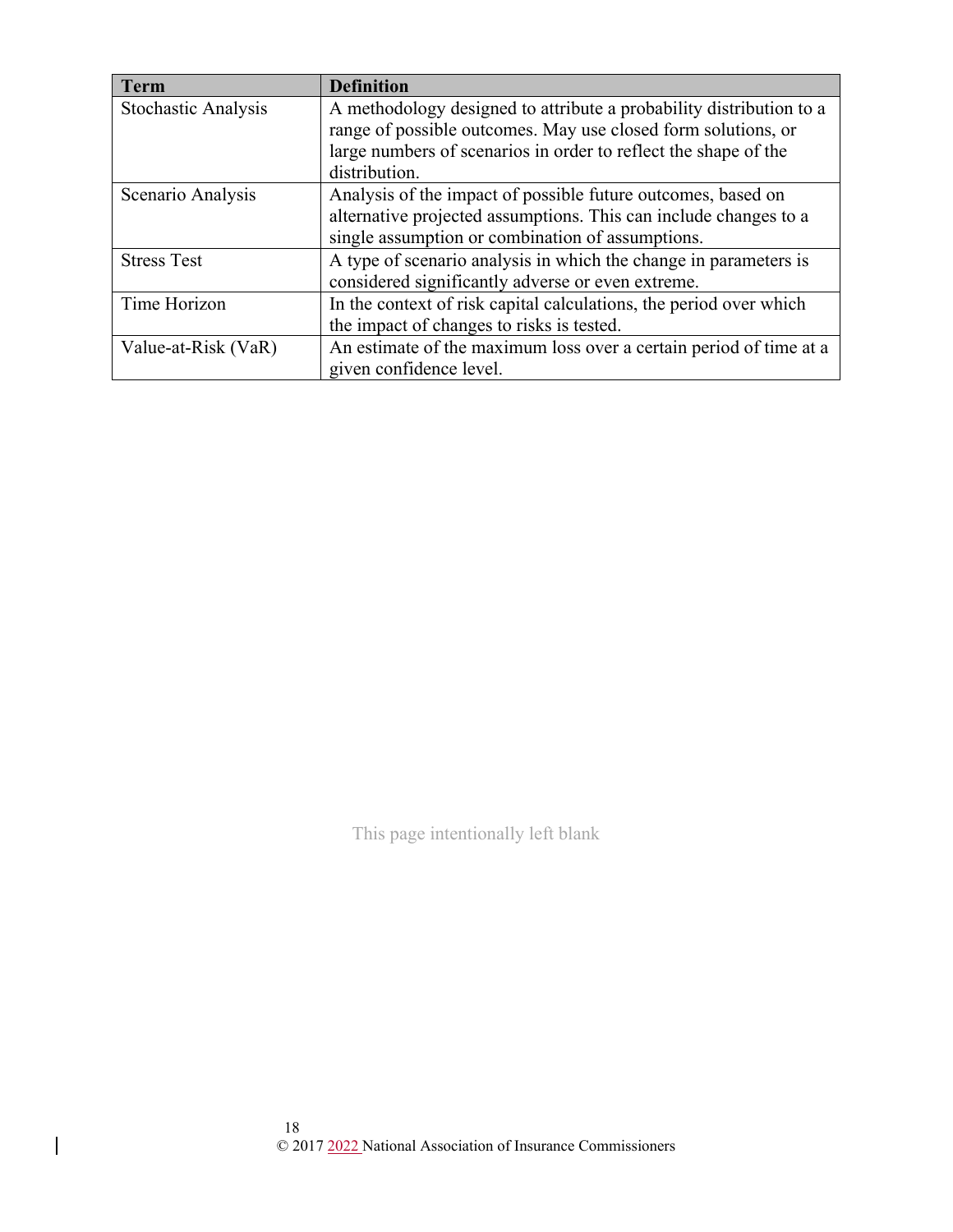#### **VI.F. Group‐Wide Supervision – Own Risk and Solvency Assessment (ORSA) Review Template**

#### **Appendix C – IAIG Risk Management Assessment Considerations**

While the considerations provided in this template are generally applicable to all insurers/insurance groups filing an ORSA Summary Report, there are additional risk management assessment considerations for the supervision of Internationally Active Insurance Groups (IAIGs) that have been incorporated into this template. As such, U.S. lead states functioning as group-wide supervisors should document their assessment of specific IAIG risk management practices here, if not already addressed above.

- 1. Based on the analyst's review of the ORSA Summary Report and any additional information received, assess whether the Head of the IAIG ensures that the risk management strategy and system framework encompasses the levels of the Head of the IAIG and legal entities within the IAIG, promotes a sound risk culture, and covers:
	- diversity and geographical reach of activities;
	- nature and degree of risks in entities/business lines;
	- aggregation of risks across entities;
	- interconnectedness of entities; level of sophistication and functionality of IT/reporting systems at the group level; and
	- applicable laws and regulations.
- 2. Assess whether the risk management strategy is approved by the IAIG Board and implemented at the group level; with regular risk management reporting provided to the IAIG Board or one of its committees.
- 3. Assess whether the risk management function, the actuarial function and the internal audit function are involved in the risk management of the IAIG and which activities they perform.
- 3.4.Assess whether the risk management function coordinates and promotes consistent implementation of risk management practices at the group and legal entity level, with any material differences in practices being clearly documented and explained.
- 4.5. Assess whether the risk management function is adequately independent from risk taking activities.
- 5.6. Assess whether the head of the IAIG reviews, at least annually, the risk management system framework to ensure that existing and emerging risks as well as changes in structure and business strategy are taken into account.